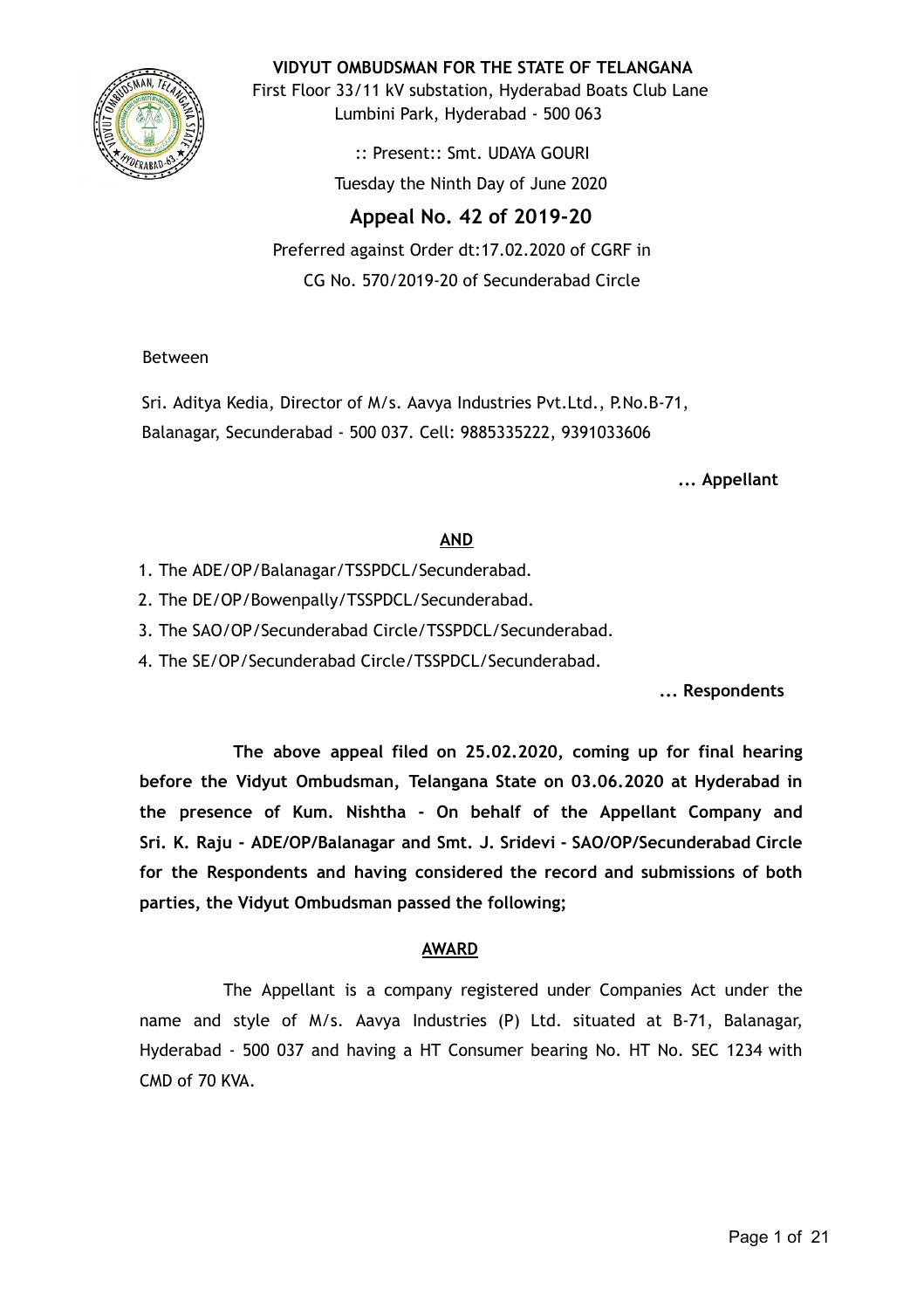That the Appellant aggrieved by the notice of disconnection under alleged Link Service issued by the Respondent No.1 approached before the Hon'ble CGRF -II vide CG No. 570/2019-20/Secunderabad Circle on 10.01.2020.

That the Respondent No.1 on 24.01.20202 disconnected the power supply to the HT SC No. SEC1234 of the Appellant even though the complaint along with interim prayer was pending before the Hon'ble CGRF-II which is a violation of Clause 2.61 of Regulation 3 of 2015.

Aggrieved by the disconnection this Appellant approached before the Hon'ble High Court for the State of Telangana vide WP No. 1707 of 2020 and due to delay in numbering the CG. The Hon'ble High Court for the State of Telangana vide its order dt.28.01.2020 directed the Appellant to file once again the same complaint along with a copy of order and directed the CGRF to pass orders in accordance with the law.

Accordingly the Appellant once again approached before the CGRF on 06.02.2020.Then only the CGRF conducted the hearing on 10.02.2020. The Respondent No.4 through SAO filed its counter vide Lr.No.SE/OP/Secunderabad Circle/HT/SAO/JAO(HT)/D.No.2448 dt 06.02.2020.

That the CGRF directed the Appellant to file the rejoinder separately. Accordingly the Appellant filed its rejoinder dt.12.02.2020 along with citations of Hon'ble High Court of AP passed in similar cases.

That the CGRF passed the award dt.17.02.2020 in CG No. 570/2019-20/Secunderabad Circle and dismissed the complaint without applying its legal mind properly and could not appreciate the citations of Hon'ble High Court which are decided in similar cases.

That the Respondents cannot demand the arrears of BTT industries from the Appellant i.e. AAvya Industries (P) Ltd. as the Appellant is a separate consumer with HT No.SEC1234 and BTT industries is a separate consumer with MBN847, both are having separate agreements with the Respondent and are situated in different circles.

That the grounds which are not considered by the CGRF are furnished hereunder once again for kind consideration of the Hon'ble Ombudsman:-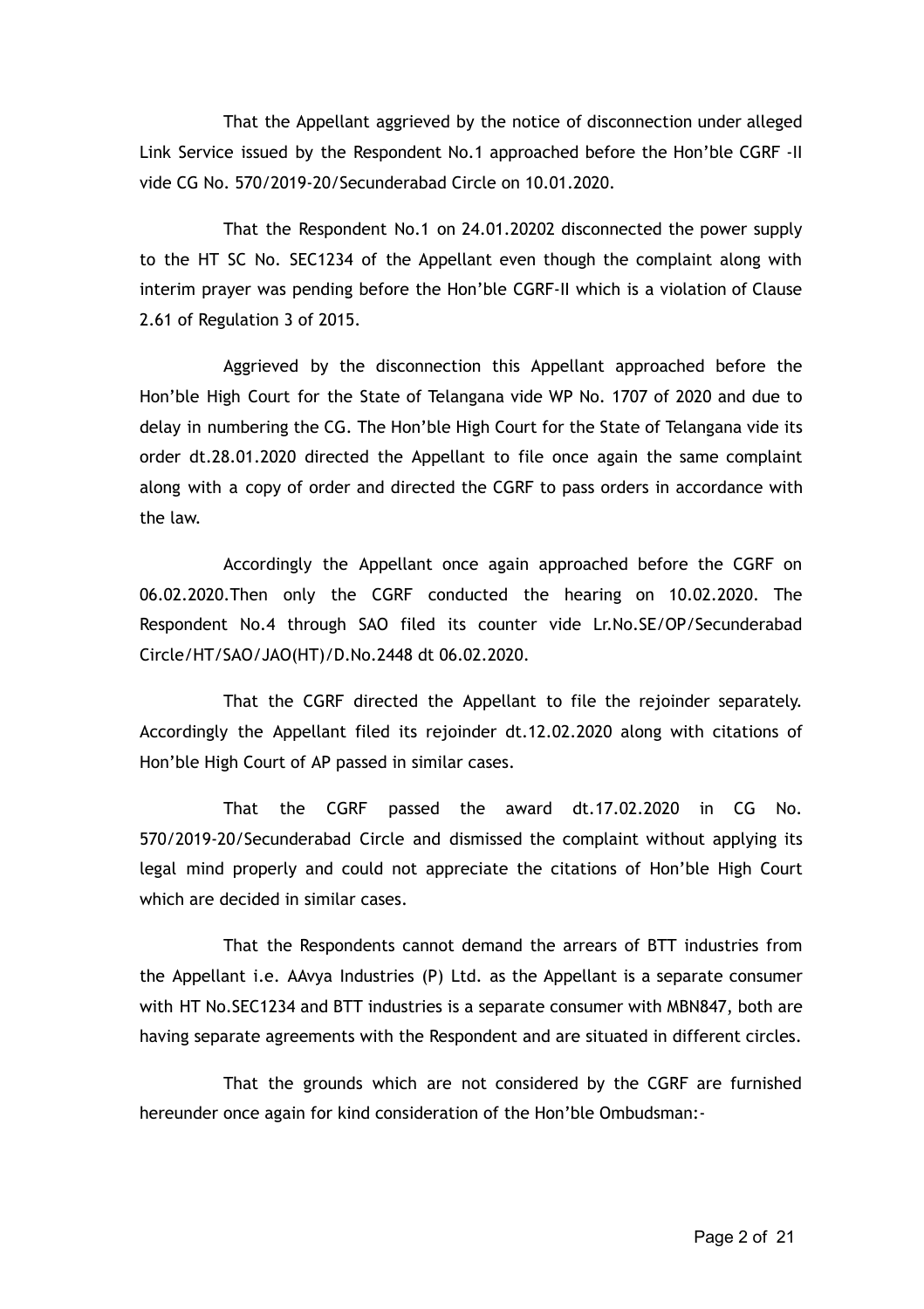The relevant portion of the amended Clause 4.8.1 of Electricity Supply Code vide Regulation No. 7 of 2013 dt.07.08.2013 is extracted here under as follows;-

*"4.8.1:- Where any consumer default in payments of charges for the supply of electricity, and or any other sums payable to the Company under the contract of supply agreement, the Company may without prejudice to its rights cause to disconnect all or any of the other services of the consumer with in the area of supply of licensee though such services be distinct and are governed by separate agreement and though no default occurred in respect thereof."*

- a. As per Section 2(13) of Electricity Act,2003,"Company" means a company formed and registered under the Company Act,1986 and includes anybody corporate under a Central State or Provincial Act.
- b. As per Clause 2(15) "consumer" means any person who is supplied with electricity for his own use by a licensee or the Government or by any other person engaged in the business of supplying electricity to the public under this Act or any other law for the time being in force and includes any person whose premises are for the time being connected for the purpose of receiving electricity with the works of a licensee, the Government or such other person, as the case may be.
- c. Section 2(49) of Electricity Act 2003 (49) "person" shall include any company or body corporate or association or body of individuals, whether incorporated or not, or artificial juridical person.
- d. As per the format of BILL prescribed in Clause 4.2 of Regulation 5 of 2004 dt.17.03.2004 the bill should contain the amount which is payable by the consumer. As there is no claim in the bill of the Appellant no amount is payable by the Appellant.
- e. Upon the perusal of above provisions the Respondents cannot demand the arrears of BTT industries from the Appellant i.e. AAvya Industries, appellant is a separate consumer with HT SC No. SEC1234 and BTT Industries is a separate consumer with MBN 847 both having separate agreements with the Respondents and are situated in different circles. The consumer is defined as any person who is supplied with electricity by the Respondents, the Appellant is a company registered under the provisions of Companies Act likewise BTT Industries is also registered company under Companies Act and both are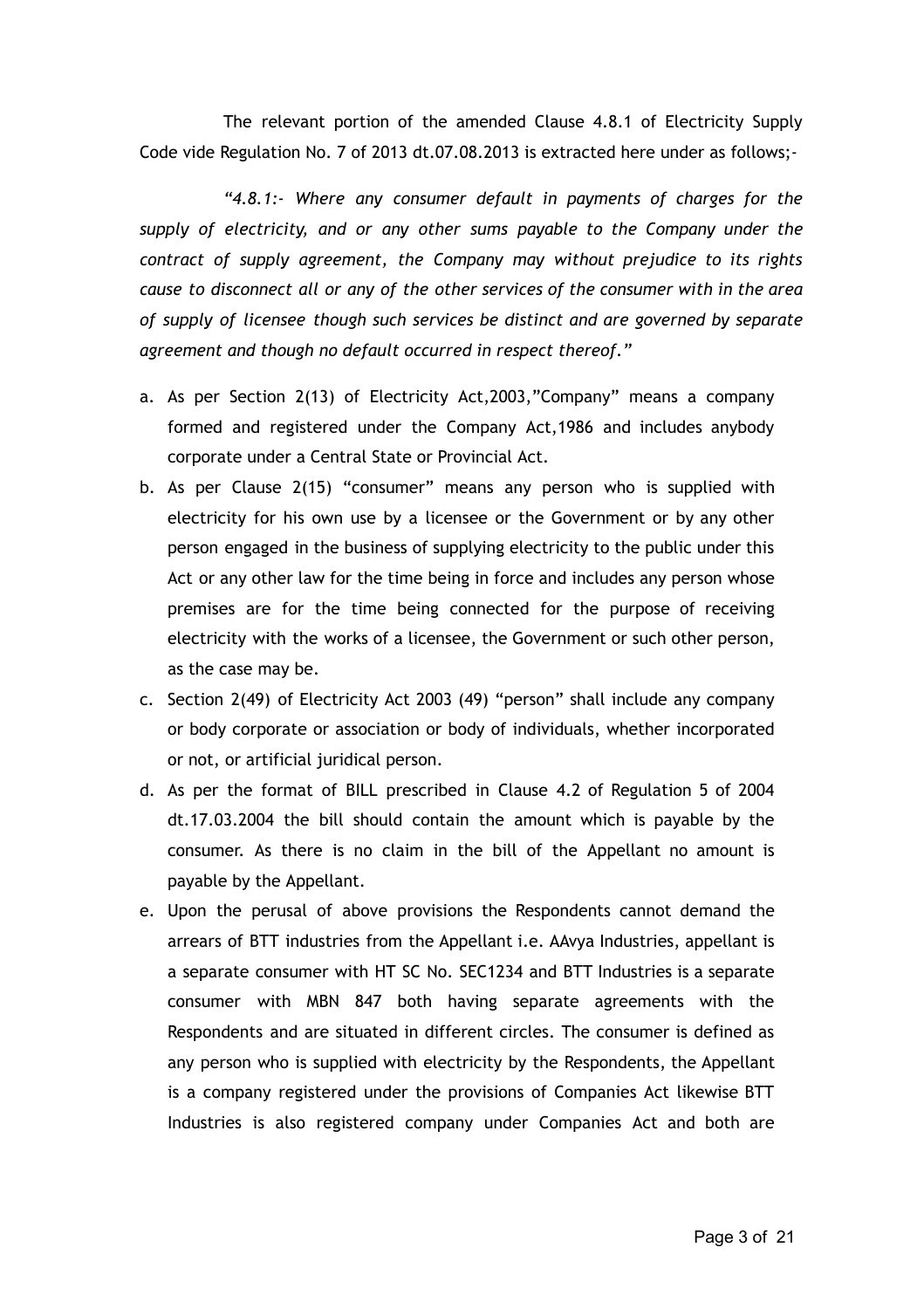separate and distinct entities, person is defined and includes any company. Hence the Appellant and the BTT industries are different persons.

- f. The Respondents have not raised any Bill or demand with the Appellant even as on today the Respondents have not disclosed their demand or dues of BTT industries. Without any bill or demand or disclosing the due amounts the Respondents have disconnected the power supply of the Appellant, which is unilateral, arbitrary, unlawful, misuse of powers and dominating position.
- g. As per the above stated provisions the Appellant and the BTT industries (I) Pvtd. Ltd are separate establishments and cannot be treated as Link Service.
- h. That even though there are some common shareholders the Respondents cannot fasten liability of one company with another company. It is submitted that due to some common shareholders two companies do not become one and the same.
- i. It is pertinent to note also that the No bill demand has been raised against this Appellant towards the dues of BTT industries Pvt. Ltd till now. As per 56(2) of Electricity Act,2003 no sum due from any consumer is recoverable after the period of two years from the date when such amount became first due unless such sum is shown continuously as arrears and no such sums are shown against this Appellant. Hence the Respondents cannot claim the dues of the BTT industries Pvt. Ltd. against the Appellant.

The Appellant is relying on the judgements of Hon'ble High Court of Andhra Pradesh viz. a) LAWS (APH) 2002 1 1 (b) LAWS (APH) 2007 8 80 (C) LAWS (APH) 2008 8 69.

As per the above stated provisions and explanation the Appellant and the BTT industries (I) Pvt. Ltd are separate entity and cannot be treated as Link Service under the shelter of amended Clause 4.8.1 of GTCS which is already decided by the Hon'ble High Court of Andhra Pradesh in three different cases stated above.

Hence it is to be noted that the BTT Industries Limited and Aavya Industries (P) Ltd. both are separate independent companies (consumers in case of electricity supply) hence, will not fall under the concept of other services of the consumer as provided in provision of amended Clause 4.8.1 of GTCS. Hence the issue of notice for disconnection of link service dt.07.01.2020 issued by the Respondent No.1 is in violation of the amended Clause4.8.1 of the GTCS, illegal, arbitrary and liable to be set aside.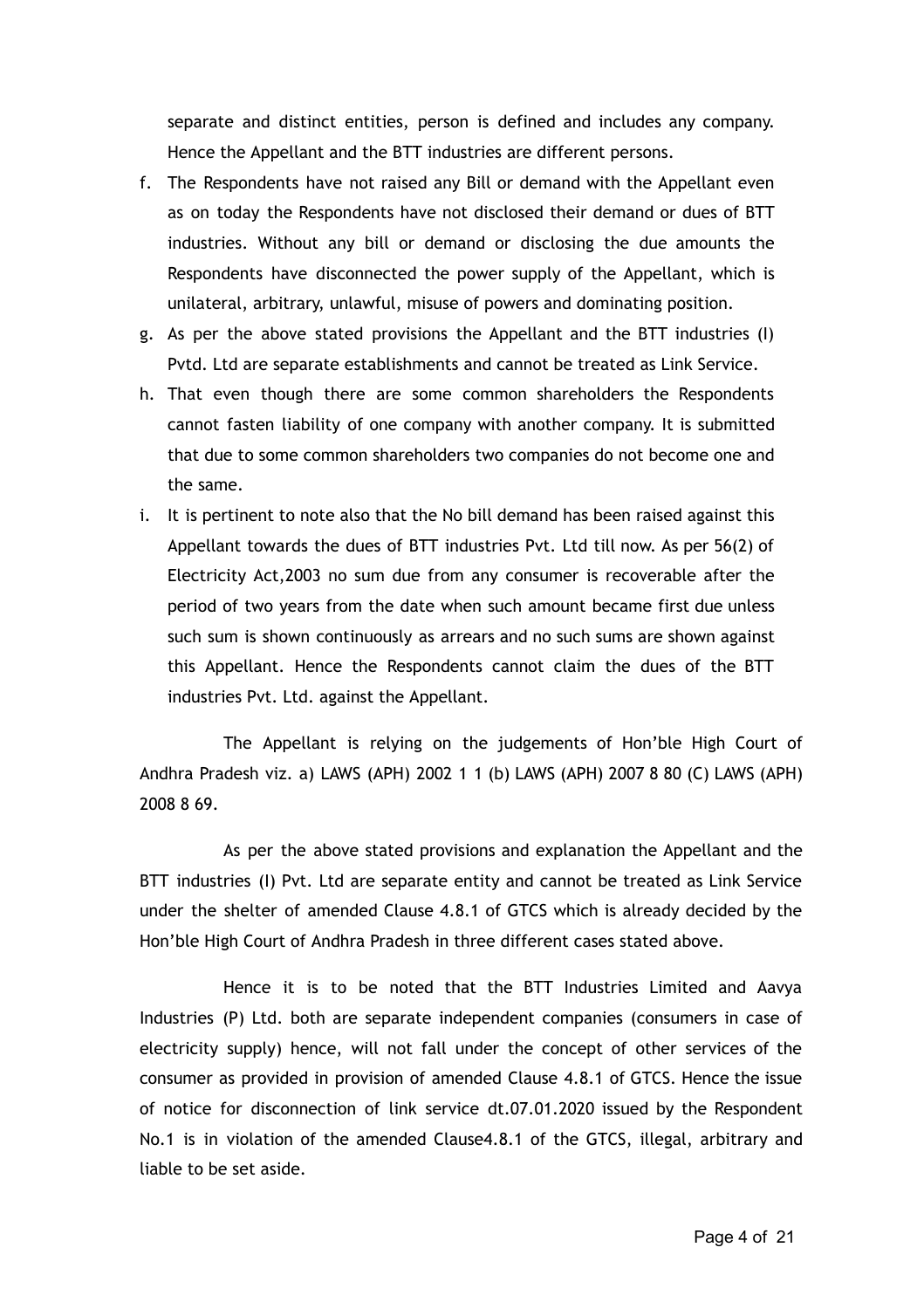That if the power supply is not restored immediately the Appellant will be put into further huge irreparable losses as the Appellant has already put in to huge losses from 24.01.2020 to till date i.e. since 29 days.

In view of the above stated facts, the Appellant pray to this Hon'ble Ombudsman to pass and award/orders:-

Under Clause 3.41 of Regulation 3 of 2015.

To restore the power supply to the HT SC No. SEC1234 of the Appellant immediately pending final decision by this Hon'ble Authority in the present Appeal.

Under Clause 3.35 of Regulation 3 of 2015:-

- a. To set aside the award passed by the CGRF dt.17.02.2020 of CG No. 570/2019-20/Secunderabad Circle.
- b. To set aside the notice bearing No. ADE/OP/BLNG/D-XVI/C-VI/D.No.1507 dt.07.10.2020 issued by the Respondent No.1 and
- c. Any such order or orders as may deem fit by this Hon'ble Ombudsman in the circumstances of the Appeal in the interest of justice and fair play.

#### **2. Written submissions of the Appellant.**

With reference to the Appeal No. 42 of 2019-20, it is to submit that the HT SC No. SEC1234 of M/s. Aavya Industries Pvt. Ltd. P.No.B-71,APIE, Balanagar with a CMD of 70 KVA billed under Category HT Category -1(A) industrial is existing in Secunderabad Circle.

That the disconnection notice issued on Dt.07.01.2020 to SC No. SEC 1234, M/s. Aavya Industries (P) Ltd. P.No.B-71,APIE,Balanagar, due to non payment of outstanding amount of Link service of SC No. MBN847, M/s. BTT Industries Ltd in Appajipally (V) Balanagar(M), Mahaboobnagar Circle.

That the Hon'ble CGRF has passed final orders in Appeal filed by the HT SC No. MBN610, M/s. Reactive Metals of India Pvt. Ltd, Appajipally (V) directing the TSSPDCL to initiate necessary proceedings for recover of dues from M/s. BTT Industries, Appajipally (V), Balanagar (M) Mahabub Nagar Dist.

M/s. Reactive Metals of India Pvt. Ltd has made representation duly furnishing the share holding pattern of M/s. BTT Industries as on 31.03.2018. It is observed that M/s. Aavya Industries Pvt Ltd has 49.9% of shareholding in M/s. BTT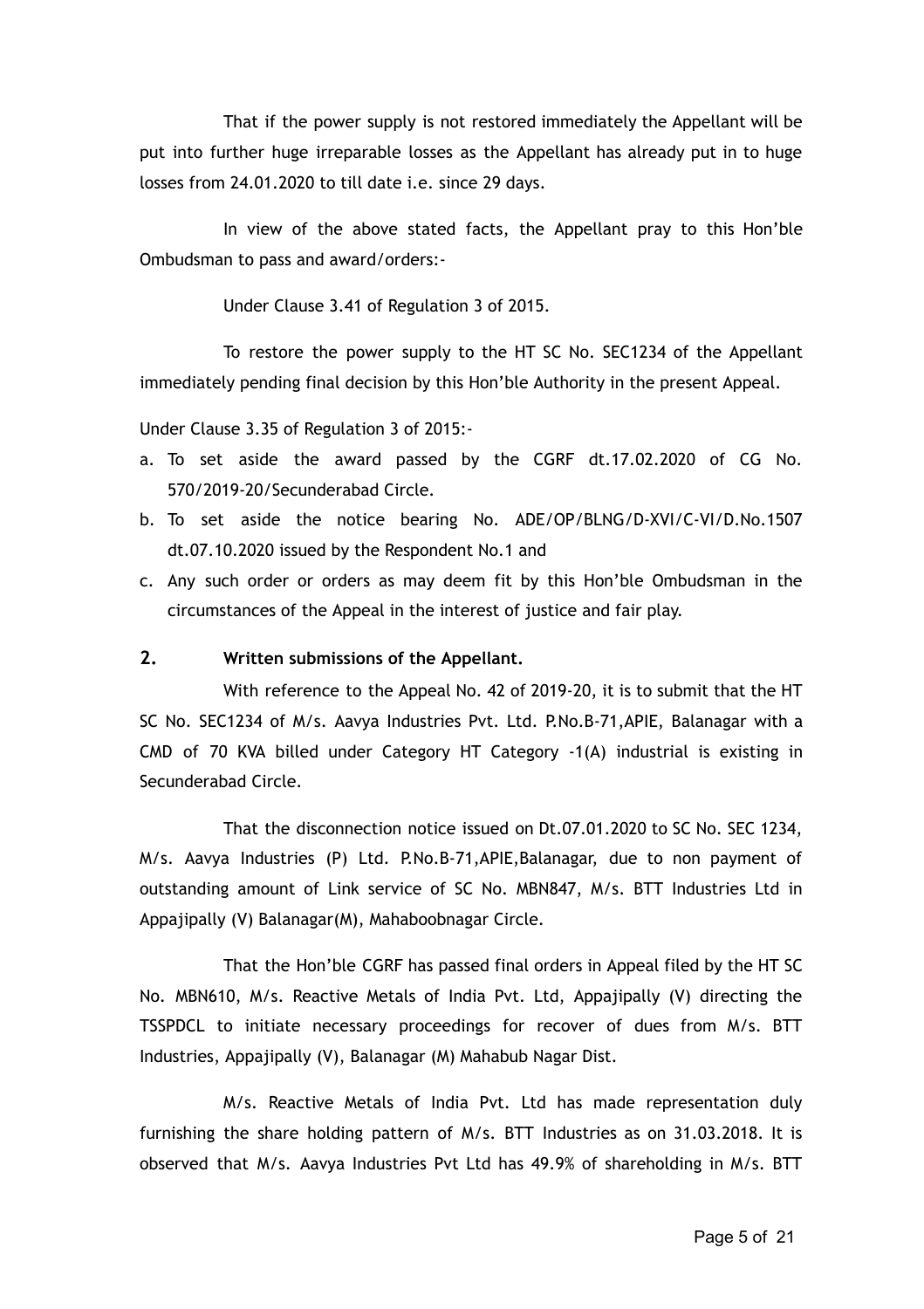Industries bearing HT SC No. MBN 847 in Mahabubnagar Circle. Further Sri. Anand Kumar Kedia is the director in both the entities.

That the Clause 4.8.1 of the Electricity Supply Code vide Regulation No. 7 of 2013(Second amendment of the Regulation No. 5 of 2004) says as follows:-

"*Where any consumer defaults in payments of charges of supply agreement the company may without prejudice to its rights cause to disconnect all or any of the other services of the consumer within the area of supply of the Licensee. Though such services are distinct and are governed by separate agreements and though no default occurred in respect thereof."*

In this regard the following points shall be considered with reference to the Clause discussed above:-

- a. M/s. Aavya Industries Pvt. Ltd is a major shareholder with 49.98% in M/s. BTT Industries Pvt Ltd., the same was revealed in an independent auditors report done by V.S.Rao & Co., Chartered Accountants and who is also auditor of M/s. BTT Industries Pvt. Ltd.
- b. Sri. Anand Kedia is the Director in both the entities i.e. M/s. Aavya Industries and M/s. BTT Industries. Further holding a share of 4.12% in M/s. BTT Industries.
- c. It is ascertained through the website of ministry of corporate affairs that M/s. Reactive Metals India Ltd has provided corporate guarantee to State Bank of Hyderabad, Sanath Nagar Branch for M/s. BTT Industries Pvt. Ltd to the extent of Rs 29.20 crore by enhancing earlier limit of Rs 27 crores.
- d. The land bearing SY NO.33/A,33/41/E,41EE,41/U.,41,40/A/2.34/E,34/EE at Appajipally Village of Bodajanampet Gram Panchayat belongs to M/s. Reactive Metals India Pvt Limited as per the Stamps and Registration Department. But the industry is constructed and activities are being carried out by M/s. BTT Industries Pvt. Ltd.
- e. Further M/s. BTT Industries has submitted the agreement for sale with M/s. Reactive Metals India Pvt. Lyd to which the former has issued 4.40.133 No. of equity shares @ Rs 10/- each towards purchase consideration to M/s. Reactive Metals India Pvt. limited. But the land to the extent of 33.01 guntas was still in the name of M/s. Reactive Metals India Ltd.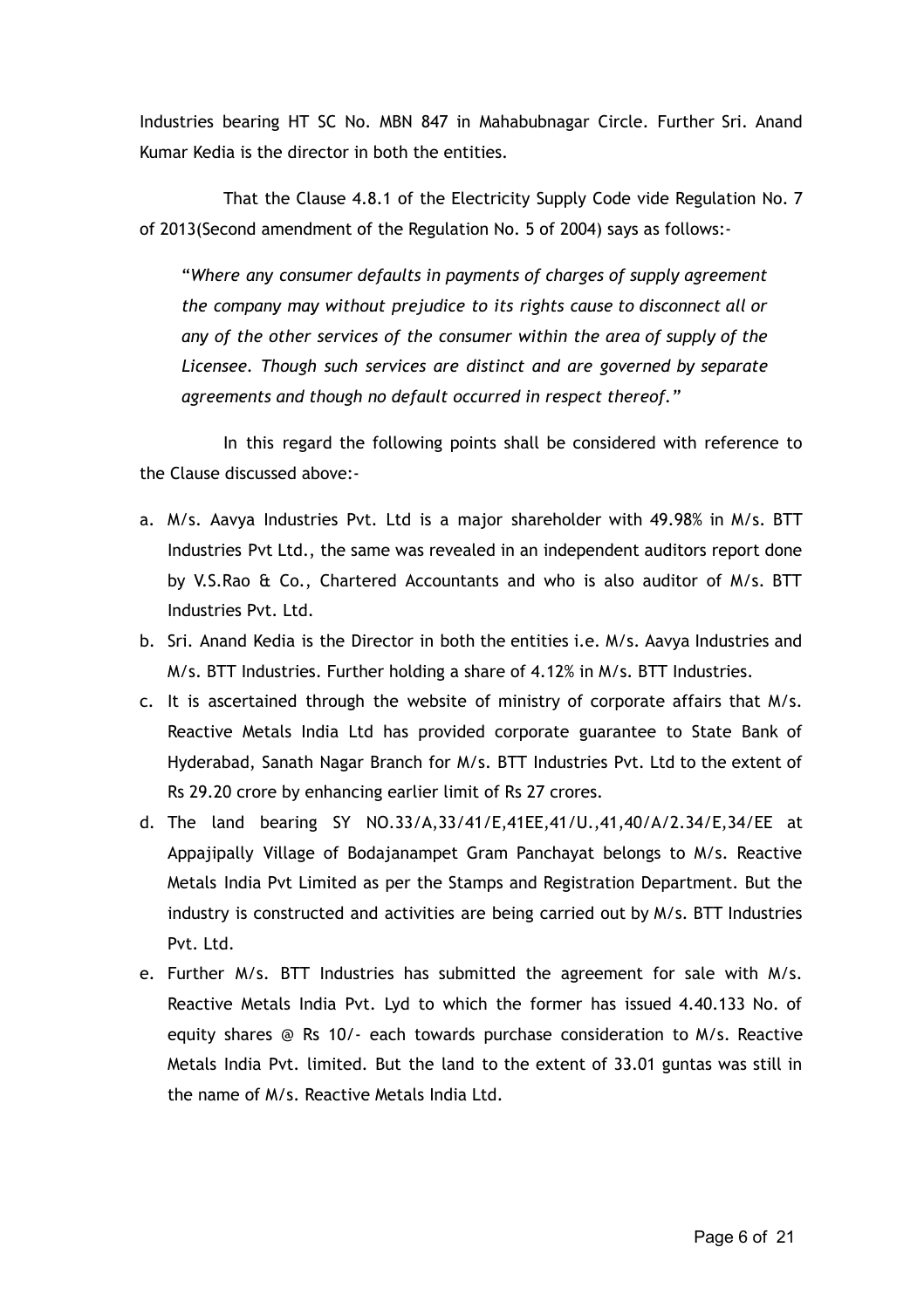f. Further, as per the Independent Auditors Report, the value of plant and machinery is Rs 16.69 crores but the same was sold for Rs 1.88 crores without disclosing the reasons for selling property at huge loss during FY 2018-19.

In this regard, it is provided that all the industries mentioned above are related to one and each. The act of the complainant clearly depicts as a wilful defaulter and has no intention to make the payment of dues M/s. Reactive Metals India Ltd. and M/s. Aavya Industries Pvt. Ltd. suppressed the facts and figures and deceived the judicial authorities i.e. CGRF, Further CGRF has studied the case vide CG No.974/2018-19 and set aside the petitions filed by them.

That on dt.24.02.2020 disconnected power supply on SC No. SEC1234 M/s. Aavya Industries (P) Ltd. P.No.B-71,APIE,Balanagar, due to Non Payment of outstanding amount of Link Service of SC No. MBN847, M/s. BTT Industries Ltd in Appajipally(V), Balanagar(M) Mahabubnagar Circle. That in Appeal No. 3 of 2019-20, orders issued against the consumer company. The CGRF dismissed the complaint filed by the Appellant company.

### **3. Written submission of the SE/OP/Secunderabad Circle.**

That the SC No. SEC1234 of M/s. Aavya Industries Pvt. Ltd with CMD of 70 KVA billed under Category HT Cat-I(A) industry is utilising supply at P.No.71, APIE, Balanagar, Hyderabad.

That the Hon'ble Vidyut Ombudsman issued orders in Appeal No. 3 of 2019-20 on 28.05.2019 filed by HT SC No. MBN610, M/s. Reactive Metals of India Pvt. Ltd, Appajipally (V) directing the TSSPDCL to initiate necessary proceedings for recovery of dues from M/s. BTT Industries, Appajipally (V), Balanagar (M), Mahabubnagar Dist.

M/s. Reactive Metals of India Pvt. Ltd. has made representation duly furnishing the share holding pattern of M/s. BTT Industries as on 31.03.2018. It is observed that M/s. Aavya Industries Pvt. Ltd has 49.98% of shareholding in M/s. BTT Industries bearing HT SC No.MBN847 in Operation Circle, Mahabubnagar. Further, Sri. Anand Kumar Kedia is the director in both the entities and holding a share of 4.12% in M/s. BTT Industries Pvt. Ltd.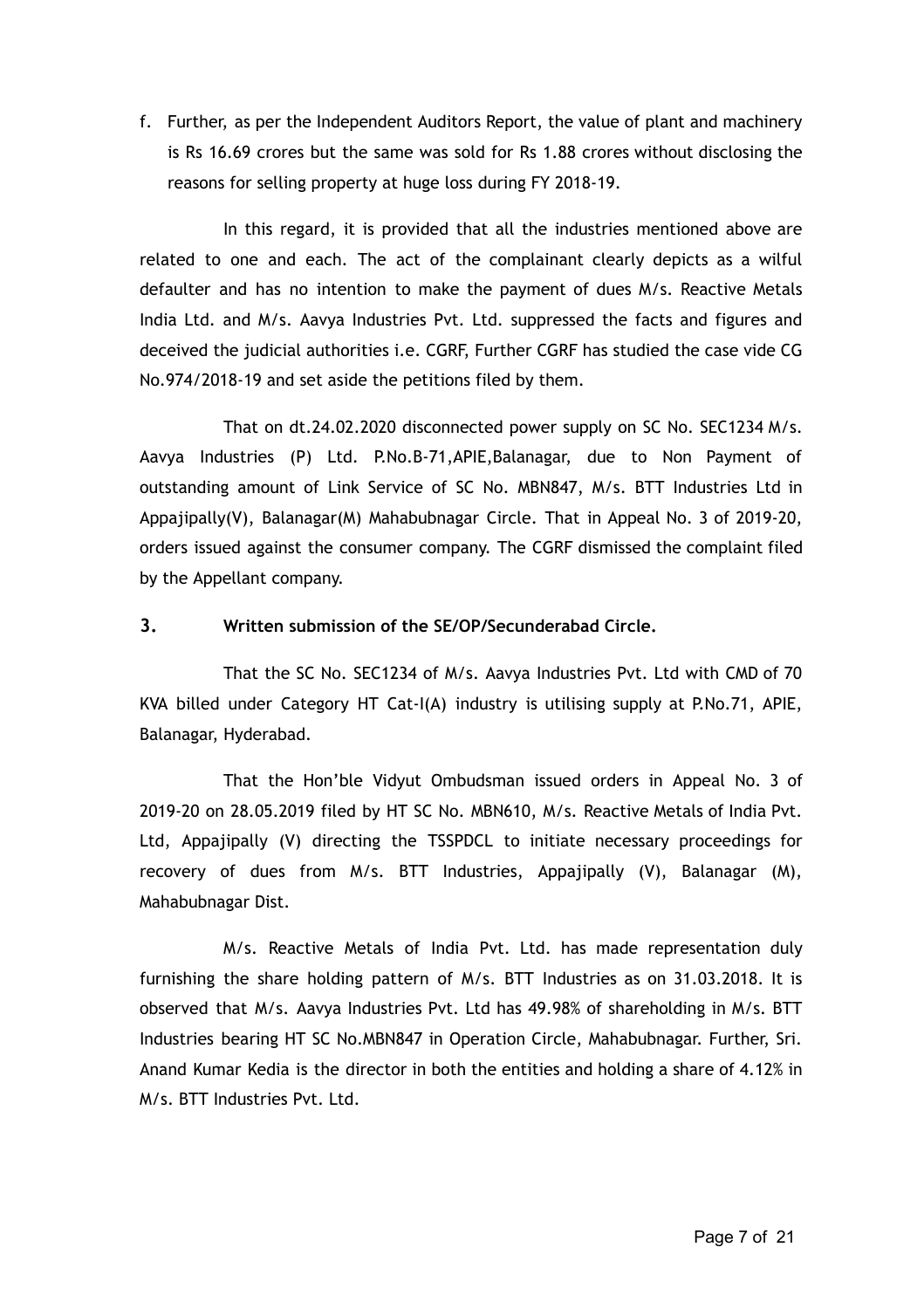Sri. Anand Kumar Kedia and family members are having a share of 16.45% in M/s. BTT Industries and Sri. Aravind Kumar Kedia and family members are having a share of 16.41% and M/s. Aavya Industries is having a share of 49.98%. The company share details were submitted by the consumer itself during the time of hearing before Hon'ble Vidyut Ombudsman in M/s. Reactive Metal Case in Appeal No.3 of 2019-20.

The SE/OP/Secunderabad Circle is requested by the SE/OP/Mahabubnagar Circle to issue a link service notice requesting the consumer to make the payment of pending dues and to disconnect the service on failure as per Clause 4.8.1 of the Electricity Supply Code vide Regulation No. 7 of 20133 (Second amendment of the Regulation No. 5 of 2004).

In continuation to the above, the ADE/OP/Balanagar served the link service notice to the consumer and disconnected the service on 24.01.2020 as the consumer failed to pay the dues and submitted the final readings to this office.

The clause 4.8.1 of the Electricity Supply Code vide Regulation No. 7 of 2013 says as follows:-

*"Where any consumer defaults in payments of charges for the supply of Electricity and /or other sums payable to the company under the contract of supply agreement the company may without prejudice to its rights cause to disconnect all or any of the other services of the consumer within the area of supply of the Licensee. Though such services be distinct and are governed by separate agreements and though no default occurred in respect thereof."*

In this regard the following points shall be considered with reference to the Clause discussed above:-

- a. M/s. Aavya Industries Pvt. Ltd is a major shareholder with 49.98% in M/s. BTT Industries Pvt Ltd., the same was revealed in an independent auditors report done by V.S.Rao & Co., Chartered Accountants and who is also auditor of M/s. BTT Industries Pvt. Ltd.
- b. Sri. Anand Kedia is the Director in both the entities i.e. M/s. Aavya Industries and M/s. BTT Industries. Further holding a share of 4.12% in M/s. BTT Industries.
- c. It is ascertained through the website of ministry of corporate affairs that M/s. Reactive Metals India Ltd has provided corporate guarantee to State Bank of Hyderabad, Sanath Nagar Branch for M/s. BTT Industries Pvt. Ltd to the extent of Rs 29.20 crore by enhancing earlier limit of Rs 27 crores.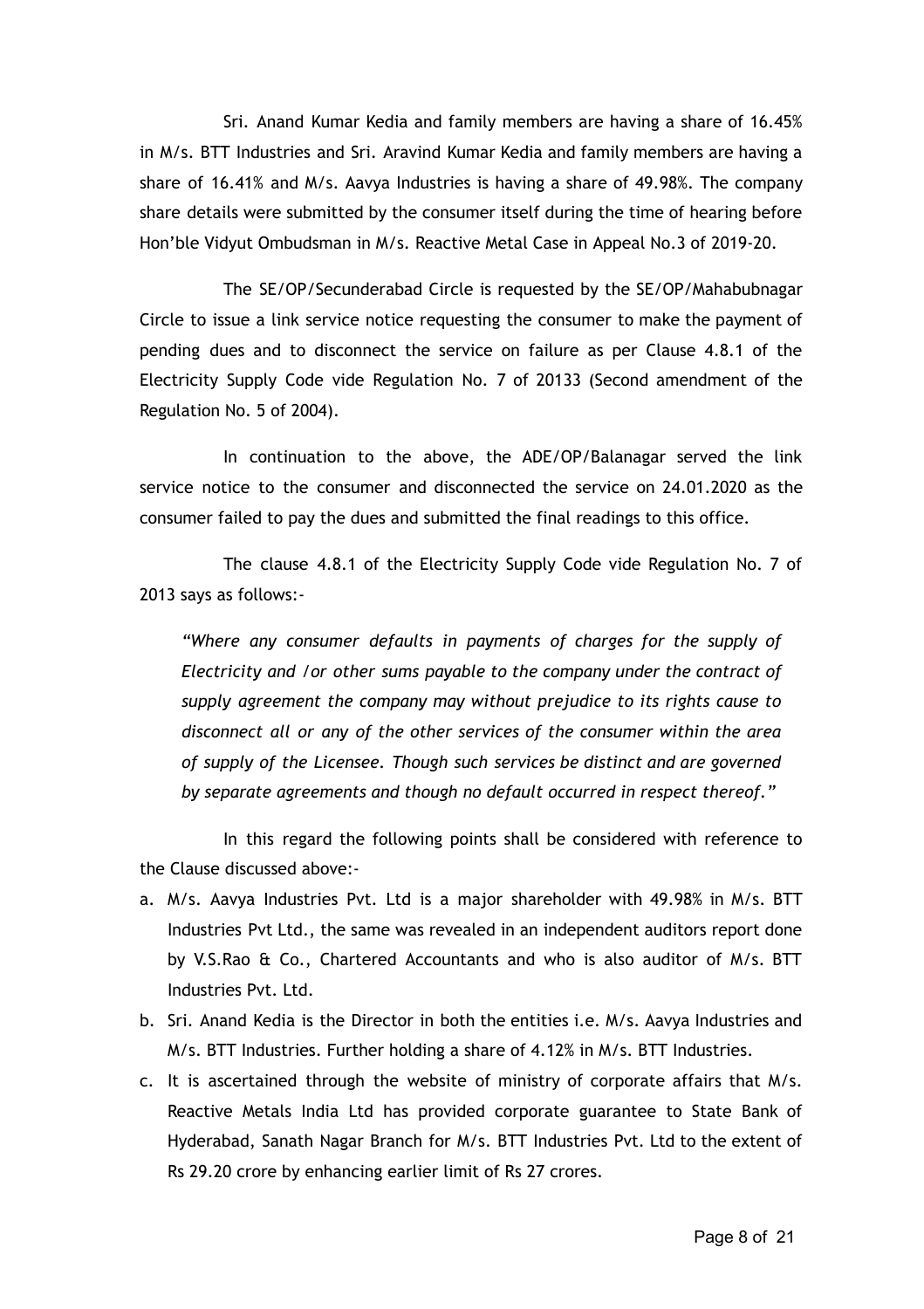- d. The land bearing SY NO.33/A,33/41/E,41EE,41/U.,41,40/A/2.34/E,34/EE at Appajipally Village of Bodajanampet Gram Panchayat belongs to M/s. Reactive Metals India Pvt Limited as per the Stamps and Registration Department. But the industry is constructed and activities are being carried out by M/s. BTT Industries Pvt. Ltd.
- e. Further M/s. BTT Industries has submitted the agreement for sale with M/s. Reactive Metals India Pvt. Lyd to which the former has issued 4.40.133 No. of equity shares @ Rs 10/- each towards purchase consideration to M/s. Reactive Metals India Pvt. limited. But the land to the extent of 33.01 guntas was still in the name of M/s. Reactive Metals India Ltd.
- f. Further, as per the Independent Auditors Report, the value of plant and machinery is Rs 16.69 crores but the same was sold for Rs 1.88 crores without disclosing the reasons for selling property at huge loss during FY 2018-19.

In this regard, it is provided that all the industries mentioned above are related to one and each. The act of the complainant clearly depicts as a wilful defaulter and has no intention to make the payment of dues M/s. Reactive Metals India Ltd. and M/s. Aavya Industries Pvt. Ltd. suppressed the facts and figures and deceived the judicial authorities i.e. CGRF and Hon'ble Vidyut Ombudsman. Further, the Hon'ble Vidyut Ombudsman has studied the case vide Appeal No. 3 of 2019-20 and dismissed the Appeal by the Appellant.

It is requested to note that as per SE/OP/Mahabubnagar the detailed report of insolvency resolution petition was reviewed and found that M/s. Reactive Metals India Pvt. Ltd and M/s. BTT Industries are relative parties vide CP(IB).No.341/7/HDB/2019 dt.15.10.2019, M/s. Aavya Industries Pvt. Ltd is a major shareholder with 49.98% in M/s. BTT Industries Pvt. Ltd. Also the directors of M/s. Aavya Industries Pvt. Ltd Mr. Anand Kumar Kedia and Mr. Aditya Kedia are holding a share of 4.12% and 5.47% respectively in M/s. BTT Industries. Mr. Anand Kumar Kedia is found to be the director in both the entities.

### 4. **Written submissions of the SAO/OP/Secunderabad Circle**

As per the interim order dt.10.03.2020 passed by the Hon'ble Vidyut Ombudsman for the State of Telangana in the Appeal No. 42 of 2019-20 of HT SC No. SEC1234, M/s. Aavya Industries Pvt. Ltd. It is to submit that the consumer has paid an amount of Rs 5,00,000/- vide PR No. 116057094 dt.11.03.2020 and the Feb'2020 CC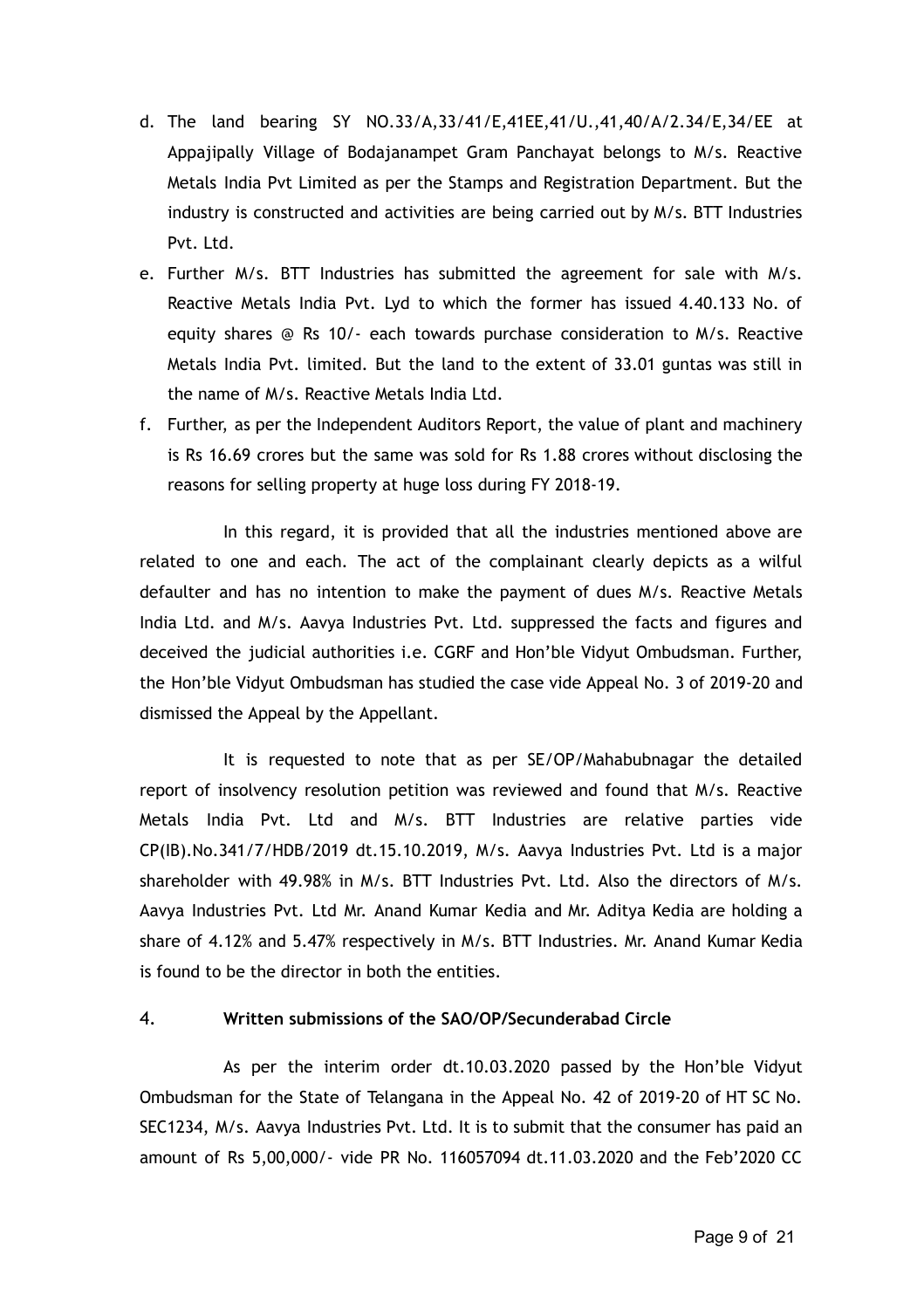bill of Rs 42,430/- along with Reconnection Fees of Rs 1000/- vide PR No. 116057095 dt.11.03.2020 and PR No.13032011340028 dt.12.03.2020 and the supply has been restored.

That the HT SC No. MBN847, M/s. BTT Industries Ltd existing in the Mahabubnagar Circle has defaulted to the tune of Rs 23,87,64,451/- as on 31.10.2019 to TSSPDCL.

M/s. Aavya Industries Pvt Ltd is a major shareholder with 49.98% in M/s. BTT Industries Pvt. Ltd. Also the directors of M/s. Aavya Industries Pvt. Ltd i.e. Mr. Anand Kumar Kedia and Mr. Aditya Kedia are holding a share of 4.12% and 5.47% respectively in M/s. BTT Industries. Mr. Anand Kumar Kedia is found to be the director in both the entities.

In view of the above, it is prayed to issue necessary directions to M/s. Aavya Industries Pvt. Ltd to clear the dues of M/s. BTT Industries to avoid financial loss to the TSSPDCL.

### **5. Rejoinder of the Appellant.**

#### **In reply to Para No.1**

In this regard, the issue of disconnection notice dt.07.01.2020 assuming the service connection of Appellant bearing No.SEC1234 as link service to MBN847 is illegal, in violation of amended Clause 4.8.1 of GTCS. The interpretation and assumption of amended clause 4.8.1 of GTCS by the Respondents is not correct. More specifically in the light of the order passed by the Hon'ble High Court of Andhra Pradesh in WP No.1335 of 2001.

#### **In reply to Para No.2**

In this regard please note that the Hon'ble CGRF II has not applied its legal mind properly before passing the said final order in CG No. 570/2019-20/Secunderabad Circle also on the amended Clause 4.8.1 of GTCS and without appreciating the orders passed by the Hon'ble High Court of Andhra Pradesh dt.31.01.2002 in WP No. 16092 of 1996, order dt.29.08.2007 in WP No.5157 of 2005 and order dt.13.08.2008 in WP No. 1335 of 2001. Hence, the said order is not correct, illegal and liable to be set aside. The Hon'ble CGRF-II is also well aware/known the fact that the said order passed by them is not correct, illegal and liable to be set aside. Hence Hon'ble CGRF-II in the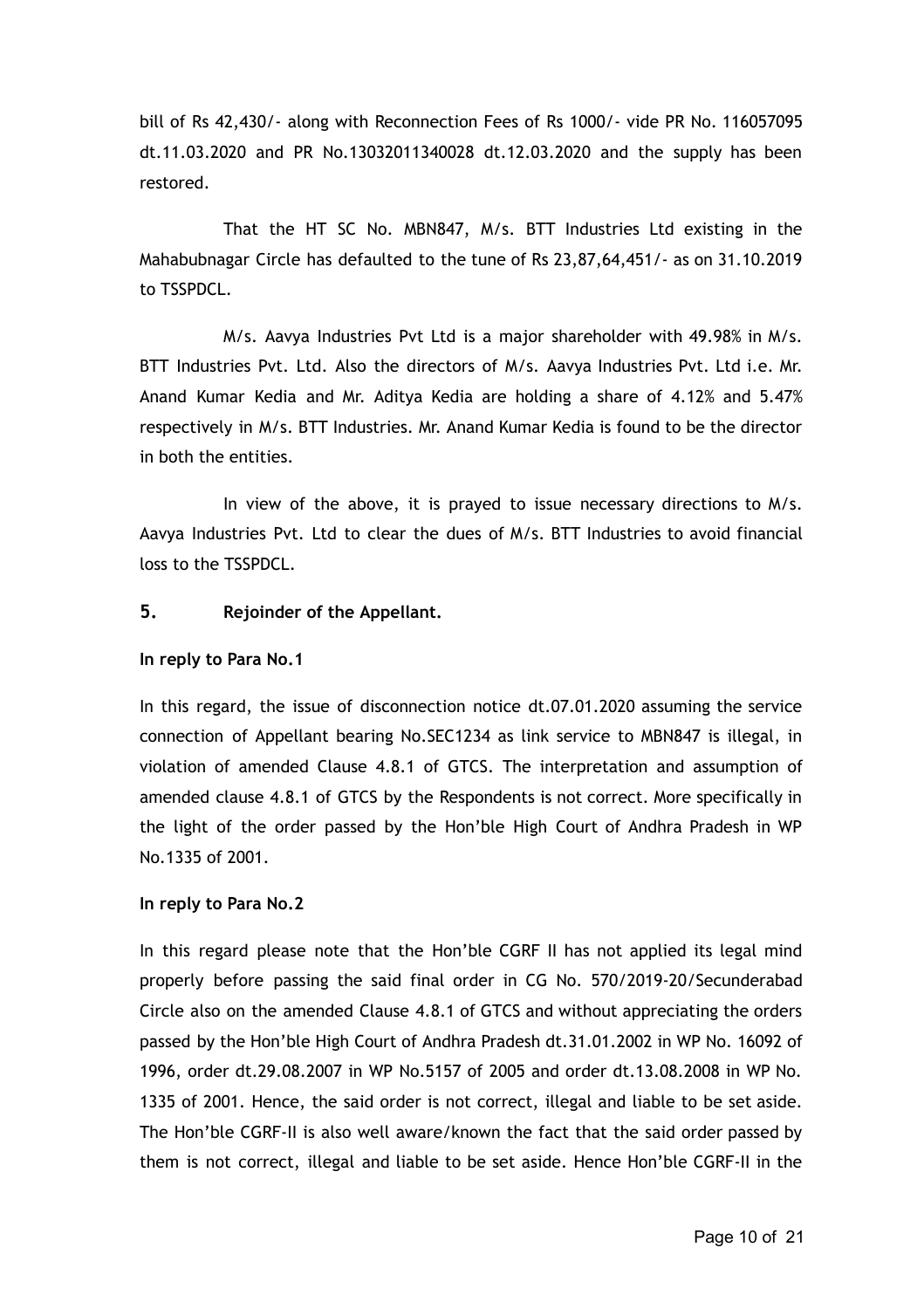last para of the order directed this Appellant to approach this Hon'ble Vidyut Ombudsman for the State of Telangana against its order for justice.

#### **In reply to Para No.3**

In this regard please note the Hon'ble High Court of Andhra Pradesh in its orders dt.31.01.2002 in WP No. 16092 of 1996, order dt.29.09.2007 in WP No.5157 of 2005 and order dt.13.08.2008 in WP No. 1335 of 2001 established as follows:-

"That being so, I have no hesitation to hold that the Board is not entitled to proceed with the disconnection of other services relating to a partnership firm in which the consumer had been one of the partners."

" The Division Bench of this Court in the case of T. Chenchaiah V A.P.E. board, AIR 198-- AP 12 held that even though the petitioner was a partner of the firm, the consumer was the firm and not the petitioner. The petitioner was consumer only in respect of his personal and private service connection. Simply because he was a partner of the firm, which was a consumer in relation to the other service, he cannot be called consumer in respect of the service standing in the name of the firm.

#### **In reply to Para No.4**

In this regard please note that the admission made by the Respondent No.2 is not relating to the present issue. However the explanation given is to be considered here apart from the following facts:-

The present Directors of the Appellant company are Sri. Anand Kedia and Sri. Aditya Kedia. Sri Aditya Kedia never Director in BTT Industries and at present Sri. Anand Kedia is also not director in BTT Industries w.e.f. From 20.03.2019.

### **In reply to Para No.5**

As per interim directions of this Hon'ble Ombudsman dt.10.03.2020 the power is restored on 11.03.2020 by the Respondents after depositing Rs 5,00,000/- by the Appellant.

#### **In reply to Para No.6**

In this regard please note that against the order of Appeal No.3 of 2019-20 the Hon'ble High Court for the State of Telangana vide its Order dt.10.07.2019 of WP No.13580 of 2019 restored the power supply of Reactive Metal of India Pvt. Ltd.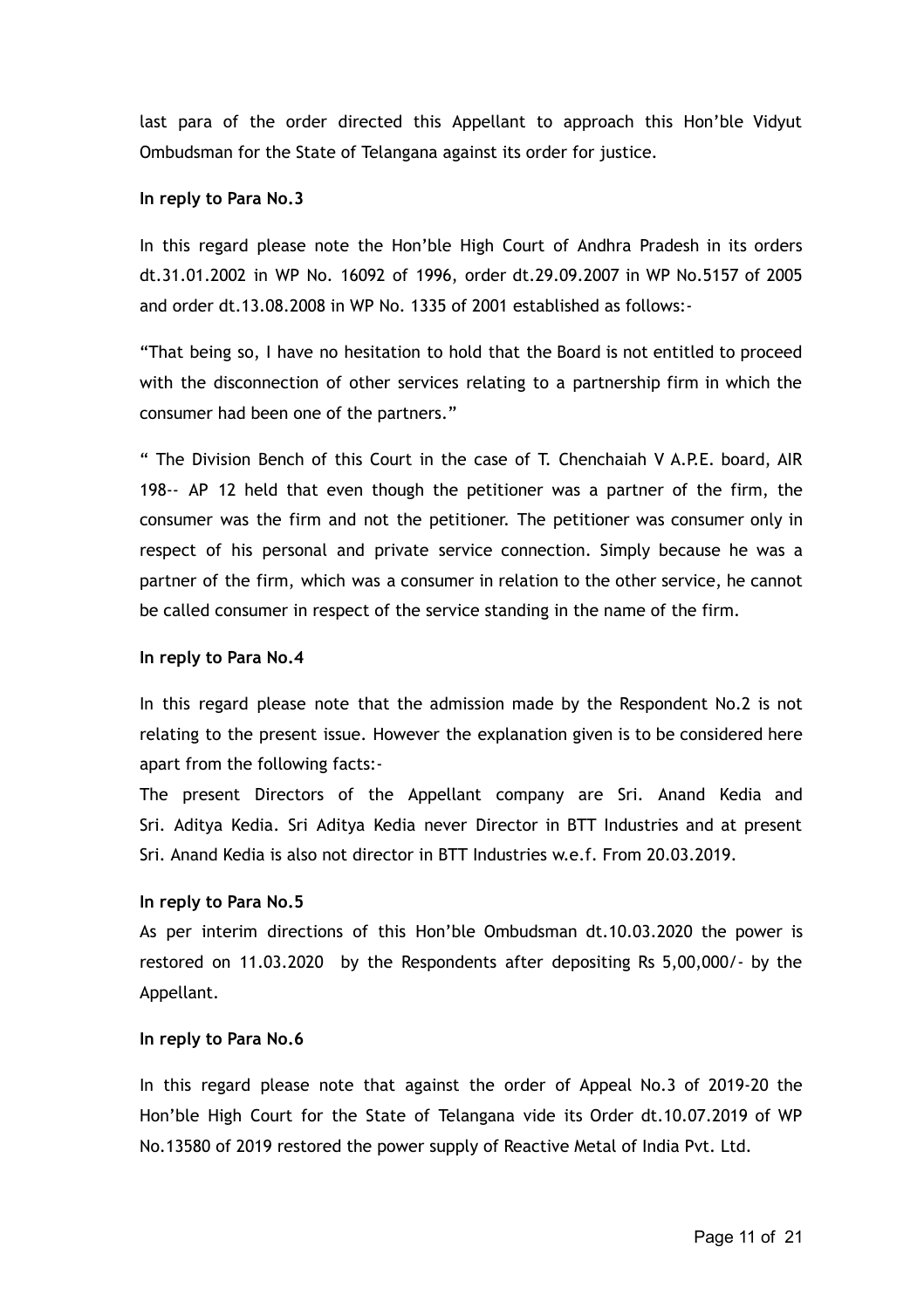#### **In Reply to Para No.7**

In this regard please note the explanation of Para No.2 above.

### 6. **Written submissions of the SE/OP/Mahabubnagar**

The HT SC No. MBN847, M/s. BTT Industries Ltd. which is existing in Mahabubnagar Circle has defaulted to tune of Rs 23,87,64,451/- to TSSPDCL. The CGRF-I, Hyderabad has passed orders in CG No. 974/2018-19 filed by M/s. BTT Industries Pvt Ltd. as follows:-

*1. There is a link between the two entities i.e. M/s.BTT Industries Pvt Ltd and M/s.Reactive Metals Pvt Limited as power of attorney assigned to Sri Anand Kumar Kedia to sign the H.T. Agreements of both the companies and be held responsible for payment of dues of c.c. charges.*

*2. Relying on the Regulation No.7 of 2013 of ERC, vide clause No.10, the action taken by the Respondents in issue of 15 days notice of disconnection against M/s. Reactive Metals Pvt. Ltd. for recovery of long pending dues of M/s.BTT Industries Limited treating as link service is in order.*

*3. The Respondents are directed to initiate necessary proceedings for recovery of dues from M/s.BTT Industries and compliance reported to the forum.*

*The complaint is disposed of accordingly.*

Further it is also informed that the Hon'ble Vidyut Ombudsman has passed orders on 28.05.2019 in Appeal No. 03 of 2019-20 filed by MBN610, M/s. Reactive Metals India (P) Ltd. Appajipally(V) in the matter of payment of CC dues pertaining to M/s. BTT Industries Pvt. Ltd. as follows:-

*"The contention of the Appellant that a similar subject was dealt by Vidyut Ombudsman in Appeal No. 14 of 2018 pertaining to One Sri. P. Ramesh and the Appeal was disposed of stating that the payment of outstanding dues of One consumer shall not be imposed on the services existing under his wife's name. This office is of the view that the said order in the above appeal is not applicable to the present case.*

*Hence in the face of the above discussions this issue is decided against the Appellant and in the result the Appeal is dismissed confirming the*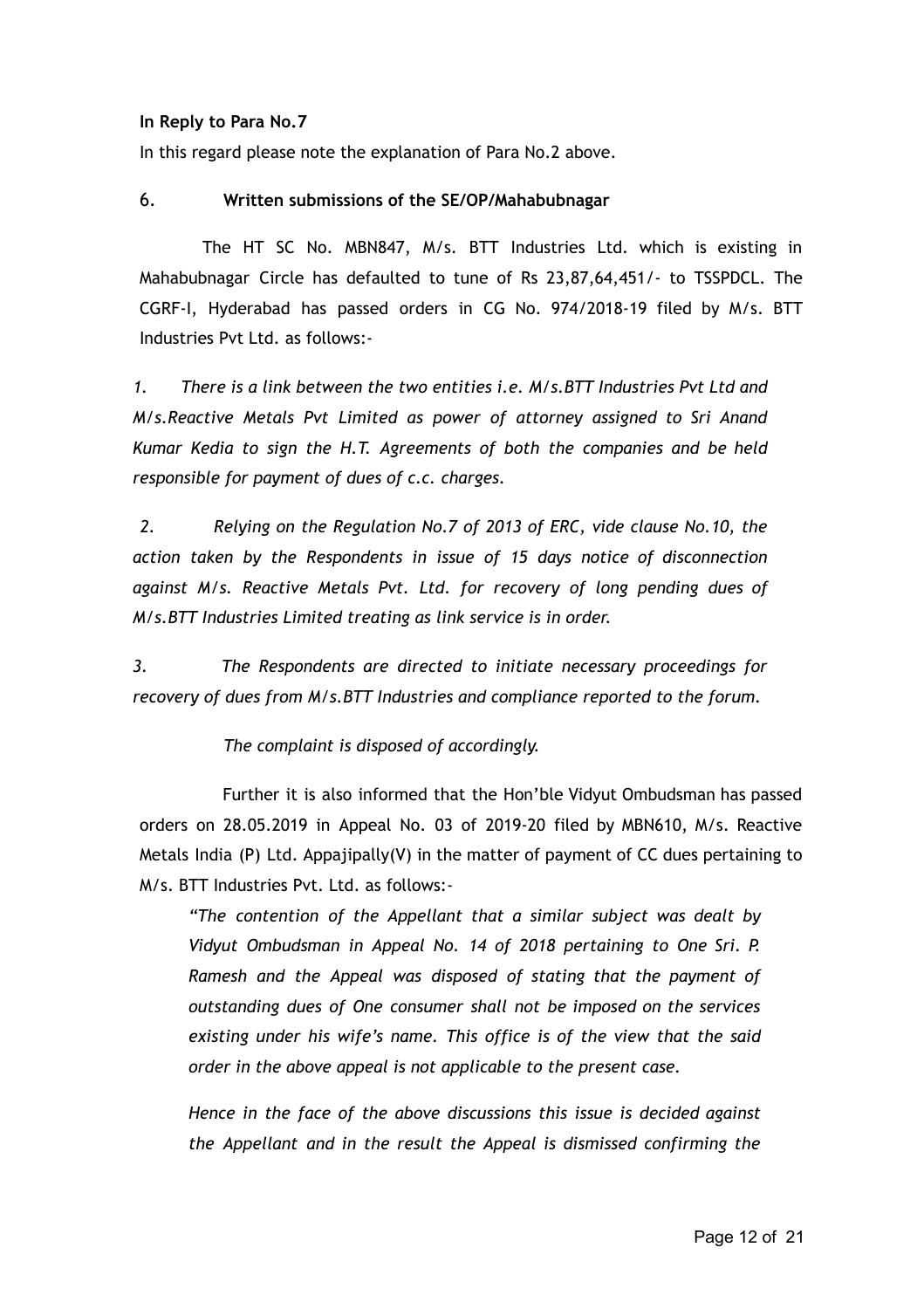*orders of the CGRF in CG No. 974/2018-19 Mahaboobnagar Circle dt.25.03.2019."*

The independent auditors report has disclosed that M/s. Aavya Industries (P) Ltd., holds 49.98% of shares in MBN847 M/s. BTT Industries Ltd. which is existing in Mahabubnagar Circle. As such it is clearly established that both are being operated under the same roof.

From the above it can be construed that M/s. BTT Industries Pvt. Ltd. is a hand in glove operated by M/s. Aavya Industries (P) Ltd. which is major shareholder (49.98%) and is deliberately evading the dues payable to the TSSPDCL. Further the directors and shareholders in M/s. Aavya Industries (P) Ltd and M/s. BTT Industries Pvt. Ltd are from the same family. The share holding pattern is furnished here under:-

| Name of the shareholder                                                   | Share holding % in M/s. BTT Industries |
|---------------------------------------------------------------------------|----------------------------------------|
|                                                                           |                                        |
| Anand kedia                                                               | 4.12                                   |
| Preeti Kedia W/o Anand Kedia                                              | 4.11                                   |
| Archit Kedia S/o Anand Kedia                                              | 4.11                                   |
| Nipun Kedia S/o Anand Kedia                                               | 4.11                                   |
|                                                                           | 16.45                                  |
| Arvind Kedia                                                              | 4.12                                   |
| Anita Kedia W/o Arvind Kedia                                              | 4.11                                   |
| Abhay Kedia S/o Arvind Kedia                                              | 4.11                                   |
| Amogh Kedia S/o Arvind Kedia                                              | 4.11                                   |
|                                                                           | 16.45                                  |
| Aditya Kedia                                                              | 5.47                                   |
| Aavya Kedia D/o Aditya Kedia                                              | 5.47                                   |
| Ritu Kedia D/o Aditya Kedia                                               | 5.47                                   |
|                                                                           | 16.41                                  |
| Geetabali Merchants Pvt Ltd (Anand<br>Kedia & Arvind Kedia are Directors) |                                        |
| Aavya Industries (Anand Kedia &<br>Aditya Kedia are Directors)            | 49.98                                  |
| Total                                                                     | 99.29                                  |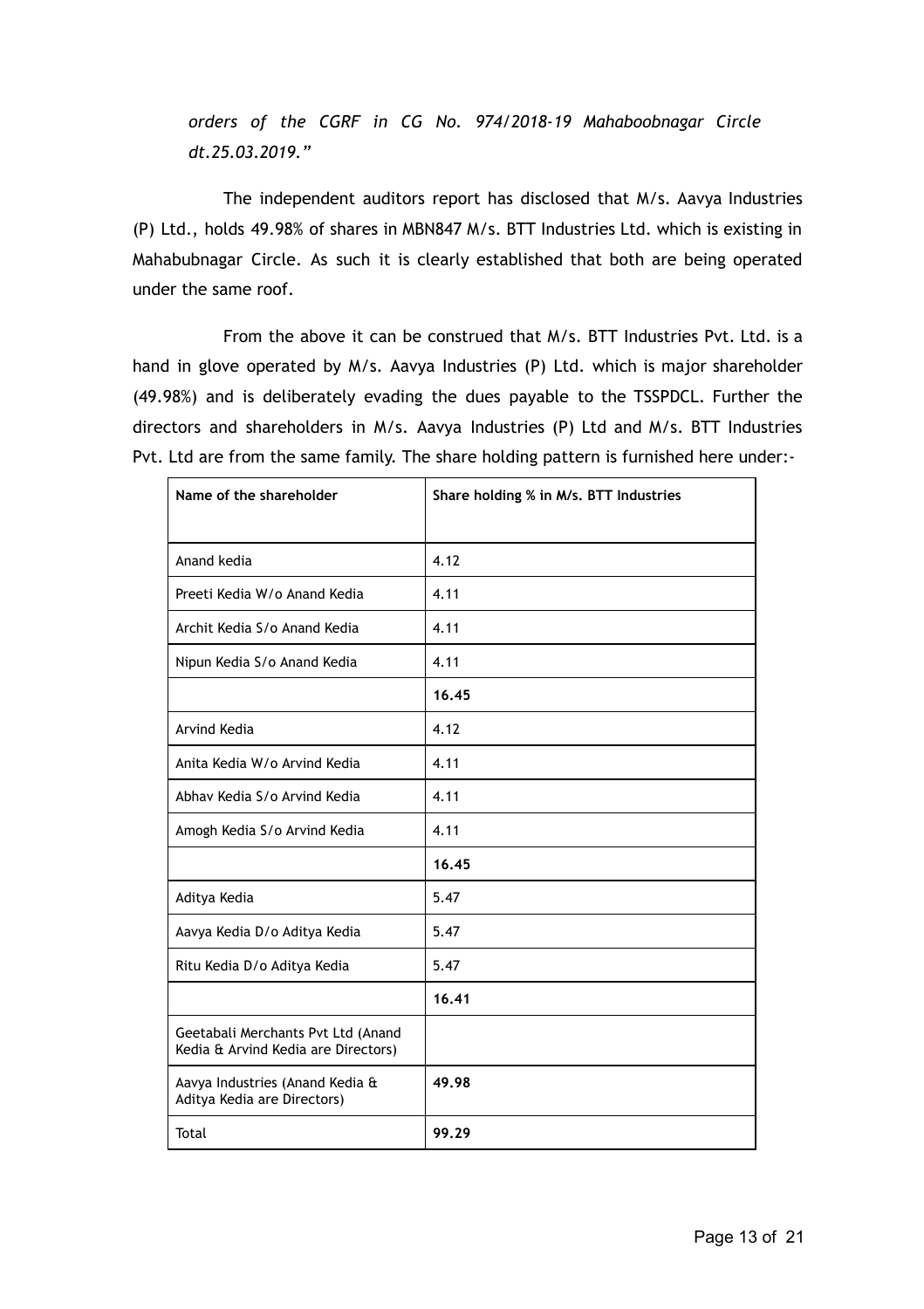It is to submit that M/s. Bharath Tin Tubes Pvt. Ltd has filed a case before the Hon'ble National Consumer Law Tribunal (NCLT) for insolvency of M/s. BTT Industries Pvt. Ltd and the case is pending.

#### **Heard both sides.**

### **Issues.**

**7.** In the face of the said averments by both sides the following issues are framed for settlement?

- 1. Whether to set aside the notice bearing No. ADE/OP/BLNG/D-XVI/C-VI/D.No.1507 dt.07.10.2020 issued by the Respondent No.1? And
- 2. To what relief?

### **Issue No.1**

**8.** M/s. Aavya Industries Pvt. Ltd. situated at B-71, Balanagar, Hyderabad represented by Sri. Aditya Kedia having a HT Service connection HT SC No. SEC1234 with Contracted Maximum Demand of 70 KVA, pleaded to set aside the notice of disconnection issued by ADE/OP/Balanagar under alleged link service vide Lr.No. ADE/OP/BLNG-D-XVI/C-VI-D.No.1507/19-20 dt.07.01.2020, due to non payment of outstanding amount against SC No. MBN847, M/s. BTT Industries Ltd. in Appajipally Village, Balanagar (M), Mahabubnagar Dist., link service to M/s. Aavya Industries HT SC No. SEC1234 and requested to clear the outstanding dues of M/s. BTT Industries along with the applicable surcharge and on non payment of the said charges the supply to M/s. Aavya Industries will be disconnected.

Notwithstanding the alleged notice given by the Respondents, the Appellant preferred an Appeal before the CGRF-II, in the meanwhile the Respondent No.1, ADE/OP/Balanagar disconnected the power supply to M/s. Aavya Industries on 24.01.2020 and recorded the KWH, KVAH and MD readings of the meter submitted the same vide Lr.No.1711 dt.25.01.2020 to the SE/OP/Secunderabad Circle. Aggrieved by the disconnection and due to delay in numbering the CG Number in the CGRF-II, the Appellant approached before the Hon'ble High Court vide WP No. 1707 of 2020. Subsequently the Hon'ble High Court issued the orders dt.28.01.2020 the writ petition was dismissed giving liberty to the Appellant to file appeal before CGRF-II within a period of two weeks from the date of receipt of the order copy. Simultaneously the CGRF-II was directed to consider the same and pass appropriate orders in accordance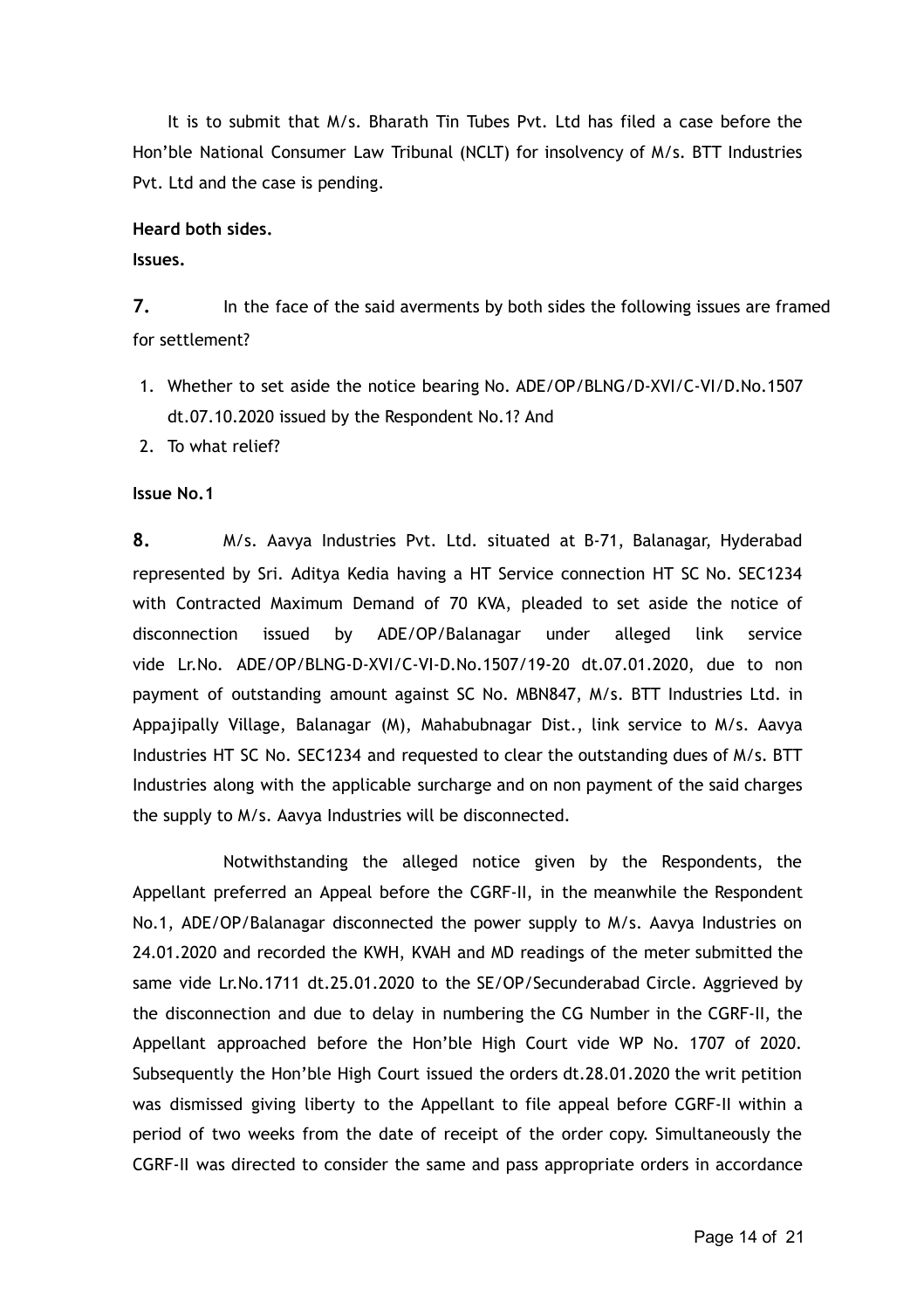with law within a period of one month thereafter. Subsequently the Appellant approached the CGRF-II on 06.02.2020 and hearing was conducted on 10.02.2020 and thereafter the CGRF-II passed their award dismissing the Appeal of the Appellant.

Aggrieved by the orders passed by CGRF-II in CG No. 570/2019-20/Secunderabad Circle dt.17.02.2020 the Appellant preferred this Appeal submitting that the Respondents cannot demand the arrears of BTT Industries from the Appellant i.e. M/s. Aavya Industries Pvt Ltd. as they are a separate consumer with separate service connection No. SEC1234 and BTT Industries is a separate consumer with service connection No. MBN847, both are having separate agreement with the Respondents and are situated in different circles. The Appellant relied on the amended Clause of 4.8.1 of Regulation 5 of 2004 vide Regulation No. 7 of 2013.

The relevant portion of the amended Clause 4.8.1 of Electricity Supply Code vide Regulation No. 7 of 2013 dt.07.08.2013 is extracted here under as follows;-

*"4.8.1:- Where any consumer default in payments of charges for the supply of electricity, and or any other sums payable to the Company under the contract of supply agreement, the Company may without prejudice to is other rights cause to disconnect all or any of the other services of the consumer with in the area of supply of licensee though such services be distinct and are governed by separate agreement and though no default occurred in respect thereof."*

*Further relied on the definitions of Electricity Act'2003 as stated below:-*

*As per Section 2 (13) "Company" means a company formed and registered under the Company Act,1986 and includes anybody corporate under a Central State or Provincial Act.*

*As per Section 2(15) "consumer" means any person who is supplied with electricity for his own use by a licensee or the Government or by any other person engaged in the business of supplying electricity to the public under this Act or any other law for the time being in force and includes any person whose premises are for the time being connected for the purpose of receiving electricity with the works of a licensee, the Government or such other person, as the case may be.*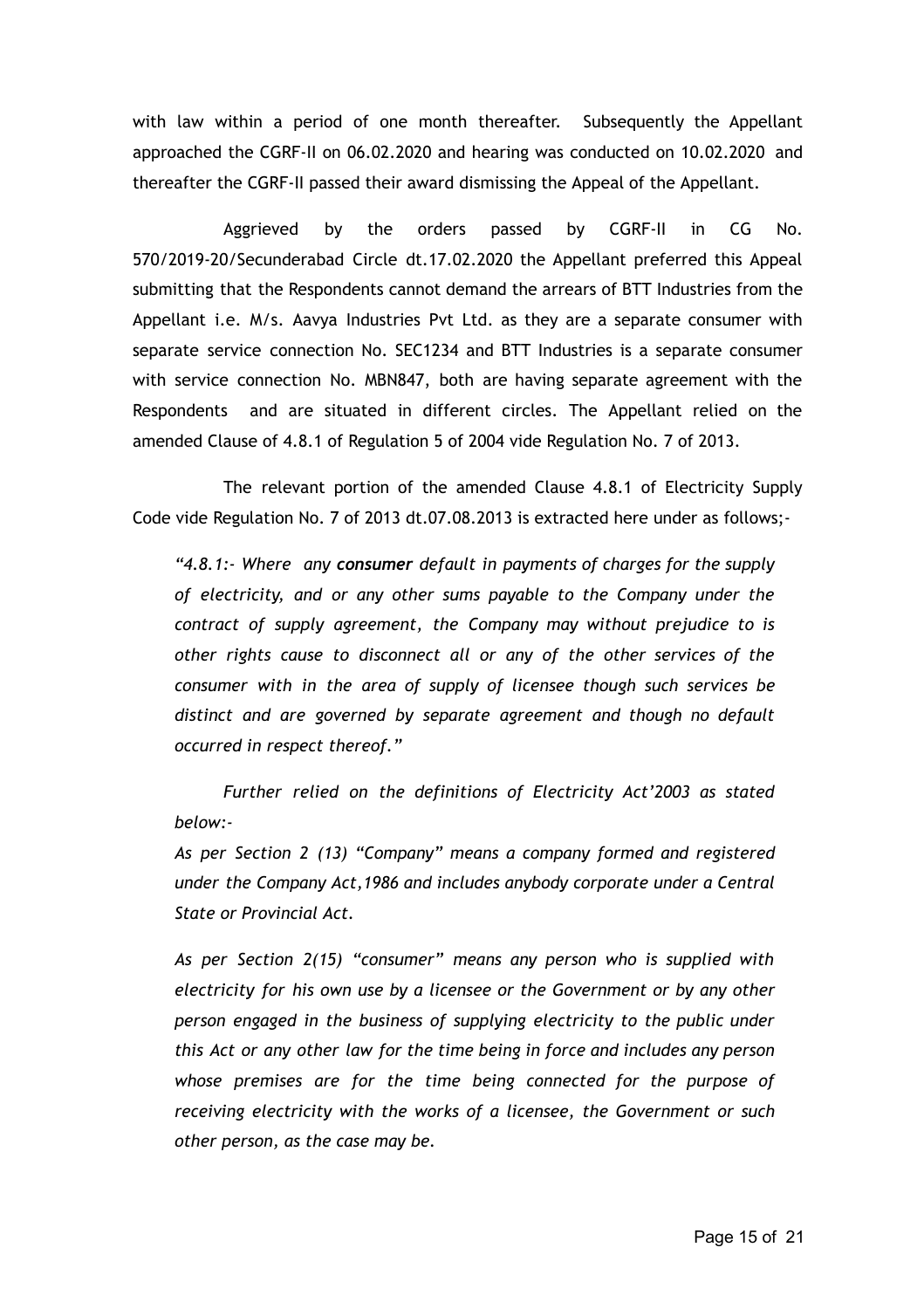*As per Section 2(49) "person" shall include any company or body corporate or association or body of individuals, whether incorporated or not, or artificial juridical person.*

The Appellant also relied on the format of BILL prescribed in Clause 4.2 of Regulation 5 of 2004 dt.17.03.2004, where the bill should contain the amount which is payable by the consumer. As there is no claim in the bill of the Appellant, no amount is liable to be paid by the Appellant.

On the basis of above said clauses the Appellant held that both the companies are separate having distinct entities and as per above definitions. That the Respondents have not raised any bill or demand with the Appellant till date nor the dues of BTT Industries. That they have disconnected the power supply. That, even though there are common shareholders, the Respondents cannot fasten liability of one company with another company if two companies does not become one and the same. The Appellant also relied on Section 56(2) of Electricity Act'2003 :- No sum due from consumer is recoverable after the period of two years from the date when such amount became first due unless such sum is shown continuously as arrears. It was claimed that no such sums were shown against the Appellant. Hence pleaded to set aside the notice bearing No. ADE/OP/BLNG/D-XVI/C-VI/D.No.1507 dt.07.10.2020 issued by the Respondent No.1, ADE/OP/Balanagar.

The Respondent No 1, ADE/OP/Balanagar, vide his written submissions stated that disconnection notice was issued vide ADE/OP/BLNG/D-XVI/C-VI/D.No.1507 dt.07.10.2020 to M/s Aavya Industries Pvt.Ltd. HT SC No SEC 1234 due to non payment of outstanding amount of link service Sc no MBN 847. He has relied on the following factors towards considering M/s Aavya Industries Pvt.Ltd is link service to M/s BTT Industries.

That M/s Aavya Industries Pvt.Ltd is a major share holder with 49.98% in M/s BTT Industries, as found out in a audit report done by independent auditor V.S.Rao and company, chartered accounts, who is also auditor to M/S BTT Industries. As per the auditors report the value of plant and machinery is Rs 16.69 Cr, but same was sold for Rs 1.88Cr without disclosing the reason for selling property at huge loss during FY 2018-19. Sri.Anand Kedia is the director in both the entities and also holding a share of 4.12% in BTT Industries. That both the industries are related to each other.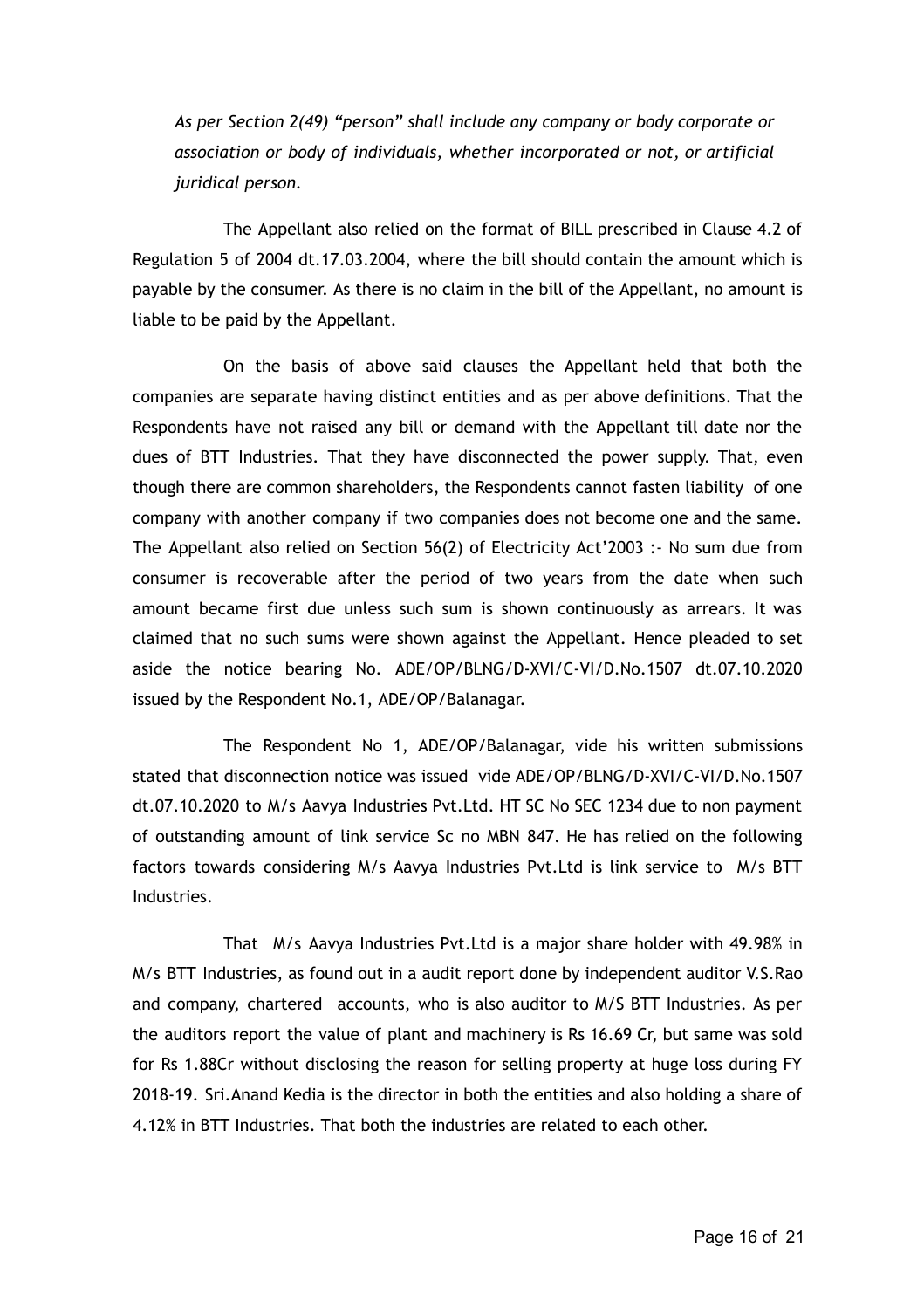The respondent No. 3, SAO/OP/secunderabad circle, vide her written submission stated that in an another appeal, Appeal No. 03 of 2019-20, the Vidyut Ombudsman has given favorable directions for recovery of dues to BTT Industries from similar link service M/s Reactive Metals of India Pvt.Ltd. In the said case M/s Reactive metal of India Pvt.Ltd produced share holding pattern of M/s BTT Industries as on 31.3.2018, depicting 49.98% of share belonging to M/s Aavya Industries, 4.12% of share Sri Anand Kumar Kedia who is also a director in both the entities, Sri Arvind Kumar kedia and family members are having a share of 16.4%, in M/s BTT Industries. That the link service notice is based on the amended clause 4.8.1 Regulation No 5 of 2004 of Electricity supply code, vide Regulation No 7 of 2013.

The detailed report of insolvency resolution petition was reviewed and found that M/s. Reactive Metals India Pvt. Ltd and M/s. BTT Industries are relative parties vide CP(IB).No.341/7/HDB/2019 dt.15.10.2019, M/s. Aavya Industries Pvt. Ltd is a major shareholder with 49.98% in M/s. BTT Industries Pvt. Ltd. Also the directors of M/s. Aavya Industries Pvt. Ltd Mr. Anand Kumar Kedia and Mr. Aditya Kedia are holding a share of 4.12% and 5.47% respectively in M/s. BTT Industries. Mr. Anand Kumar Kedia is found to be the director in both the entities.

The SAO/OP/Secunderabad, further added to her written submission stating that M/s Aavya Industries has paid and amount of Rs 5,00,000/- vide PR No 116057094 dated 11.03.2020, as per the interim direction given by this authority for restoration of power supply. That as on 31.10.2019 M/s BTT Industries Pvt Ltd has defaulted to the tune of Rs 23,87,64,451/-. That M/s Aavya industries Pvt Ltd is a major share holder with 49.98% in M/s BTT Industries Pvt Ltd, the directors of M/s. Aavya Industries Pvt LtdMr.Anand kumar Kedia and Aditya Kedia are holding a share of 4.12% and 5.47% respectively in BTT Industries.

The Appellant filed a counter against the written submission of the respondents stating that the interpretation and assumption of amended clause 4.8.1 of regulation 5 of 2004, read with Regulation 7 of 2013 is not correct. He relied on the judgement of Hon'ble High Court of Andhra Pradesh dt. 31.1.2002 in WP No 16092 of 1996, WP No 5157 of 2005 dated 29.8.2007 and WP No 1335 of 2001 dated 13.8.2008 and relied on the portion of the order reproduced here under:-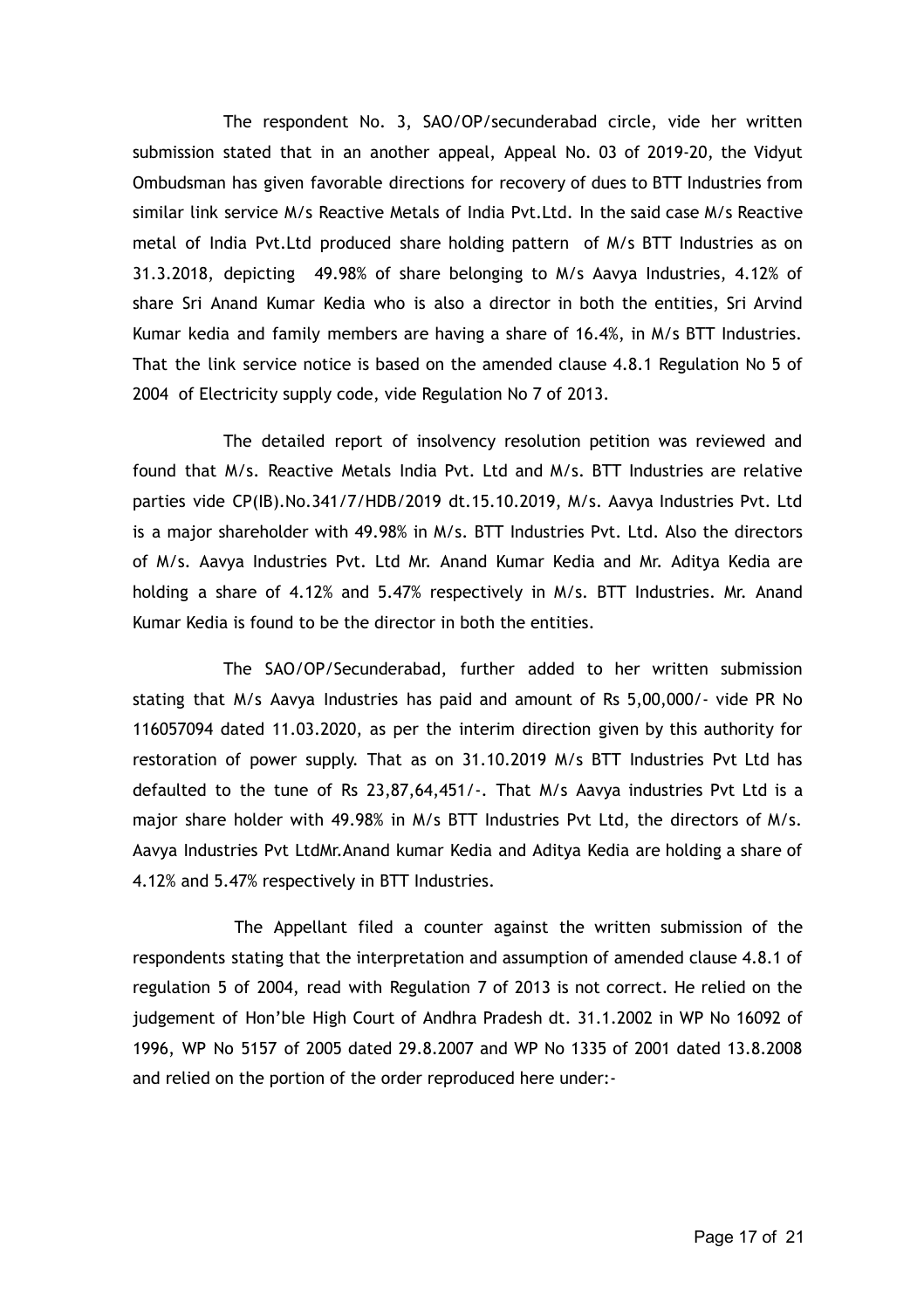*"That being so, I have no hesitation to hold that the Board is not entitled to proceed with the disconnection of other services relating to a partnership firm in which the consumer had been one of the partners."*

*" The Division Bench of this Court in the case of T. Chenchaiah V A.P.E. board, AIR 198-- AP 12 held that even though the petitioner was a partner of the firm, the consumer was the firm and not the petitioner. The petitioner was consumer only in respect of his personal and private service connection. Simply because he was a partner of the firm, which was a consumer in relation to the other service, he cannot be called consumer in respect of the service standing in the name of the firm'' .*

Further stated that the present directors of the appellant company are Mr.Anand Kumar Kedia and Aditya Kedia. Sri Aditya Kedia was never the director in BTT Industries and at present Anand Kedia is also not the director in BTT Industries resigned w.e.f 20.3.2019, to that extent submitted the copy of resolution passed at the meeting of board of directors of BTT Industries. That as per the Interim directions dt. 10.03.2020, the power to the M/s. Aavya Industries was restored on 11.03.2020 after depositing Rs 5 lakhs.

9. A perusal of the rival contentions shows that, the Respondents placed liability of amount due towards electricity charges amount on M/s. Aavya Industries, which was based on the factors, such as 45.98% share of M/s. Aavya Industries, common Directors and on the Clause 10 of Regulation 7 of 2013. On the other hand Appellant claims that they are no way connected to M/s. BTT Industries relying on the same Clause 10 of Regulation 7 of 2013, Section 2(13), 2(15) and 2(49) of the Electricity Act, Clause 4.9.2 of Regulation 5 of 2014, Section 56(2) of the Act and various judgements given by the Hon'ble High Court.

The statute which imparts light on the dispute is Amended Clause 4.8.1 of Regulation 5 of 2004 read with Clause 10 of Regulation 7 of 2013 which is reproduced here under:-

### *"4.8.1*

*Where any consumer default in payments of charges for the supply of electricity, and or any other sums payable to the Company under the contract of supply agreement, the Company may without prejudice to is*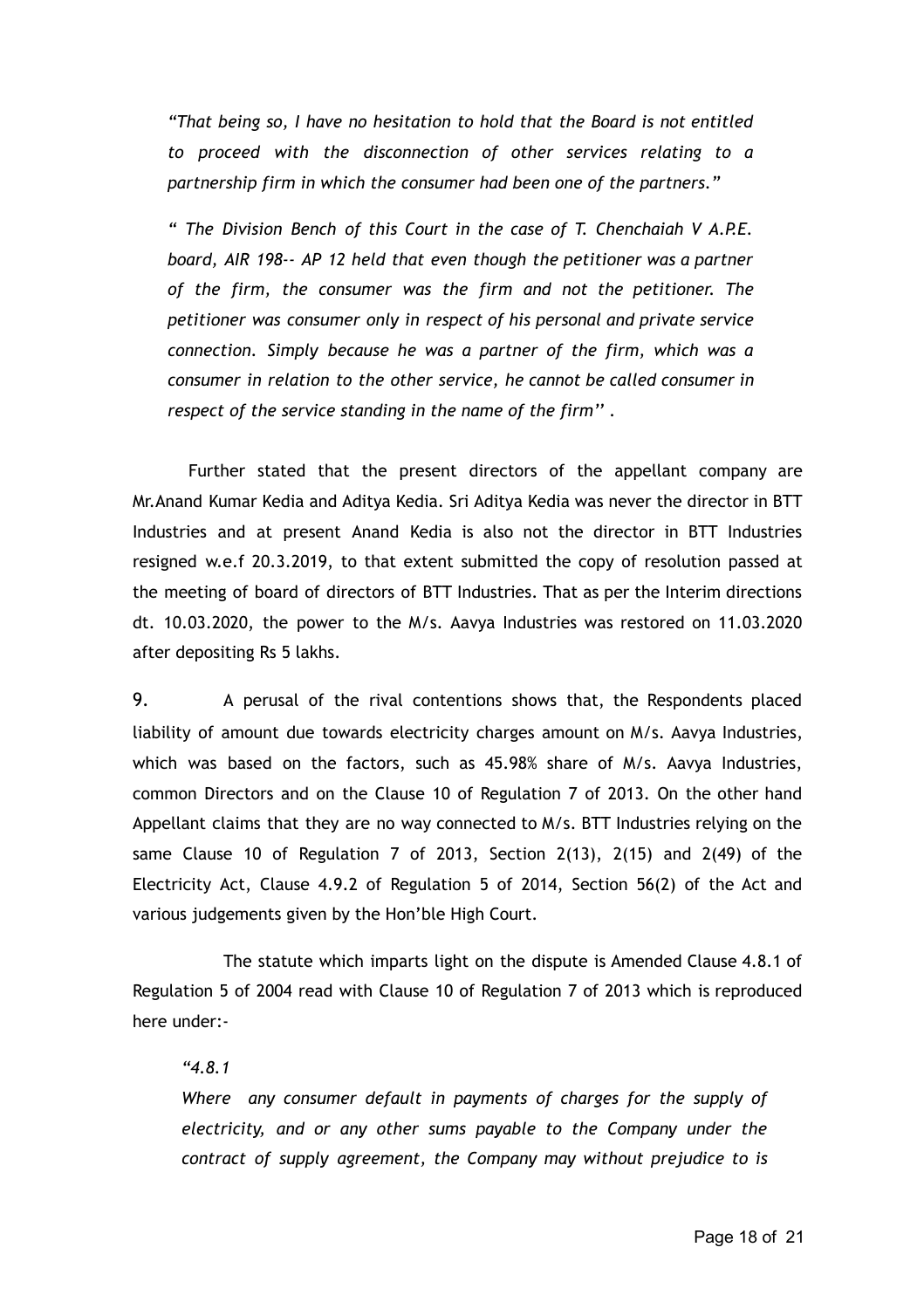*other rights cause to disconnect all or any of the other services of the consumer with in the area of supply of licensee though such services be distinct and are governed by separate agreement and though no default occurred in respect thereof."*

The Appellant has claimed that Shri. Anand Kedia, Director of both the companies (Presently only for M/s. Aavya Industries) cannot be treated as consumer as per the Section 2(15) which means any person who is supplied with electricity for his own use, hence cannot be treated as a consumer as referred in Clause 10 of Regulation 7 of 2013. On the other hand Respondents claim that the said Clause envisages rights to disconnect all or any of the other services of the consumer or governed by separate agreement.

Shri Anand Kedia resigned from M/s. BTT Industries on 20.03.2019 and being not a consumer of electricity himself, the Appellant denied there is no link between the said industries. But the Audit reports shows that directly the company M/s. Aavya Industries holds the shares almost to 50% in M/s. BTT Industries apart from the Shri Anand Kedia, which the Appellant has not denied. Being directly holding the shares in the defaulter company, M/s. Aavya Industries cannot shred off the dues pending on M/s. BTT Industries. The sharing of M/s. BTT Industries is given below:-

| Name of the shareholder      | Share holding % in M/s. BTT Industries |
|------------------------------|----------------------------------------|
|                              |                                        |
| Anand kedia                  | 4.12                                   |
| Preeti Kedia W/o Anand Kedia | 4.11                                   |
| Archit Kedia S/o Anand Kedia | 4.11                                   |
| Nipun Kedia S/o Anand Kedia  | 4.11                                   |
|                              | 16.45                                  |
| Arvind Kedia                 | 4.12                                   |
| Anita Kedia W/o Arvind Kedia | 4.11                                   |
| Abhay Kedia S/o Arvind Kedia | 4.11                                   |
| Amogh Kedia S/o Arvind Kedia | 4.11                                   |
|                              | 16.45                                  |
| Aditya Kedia                 | 5.47                                   |
| Aavya Kedia D/o Aditya Kedia | 5.47                                   |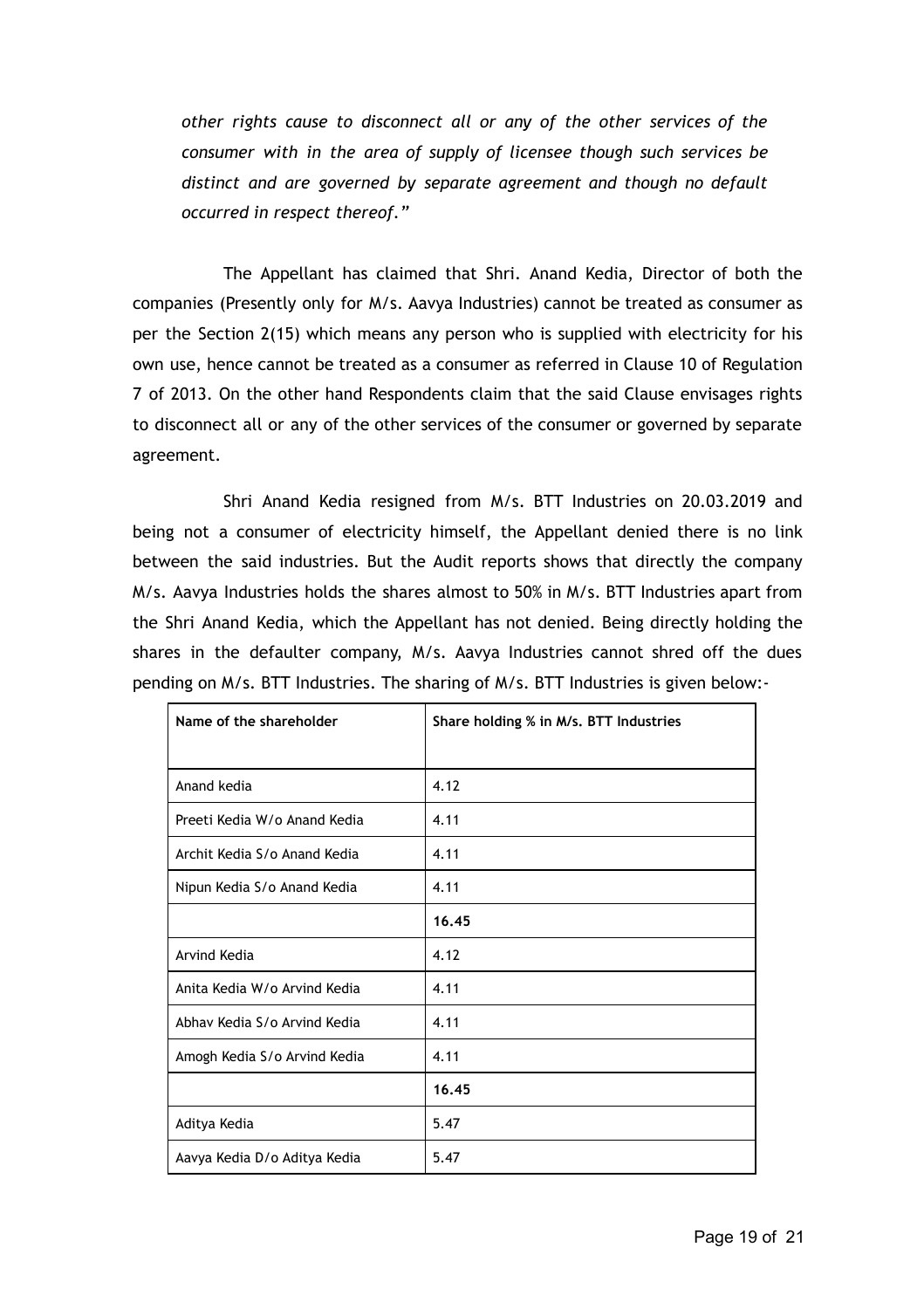| Ritu Kedia D/o Aditya Kedia                                               | 5.47  |
|---------------------------------------------------------------------------|-------|
|                                                                           | 16.41 |
| Geetabali Merchants Pvt Ltd (Anand<br>Kedia & Arvind Kedia are Directors) |       |
| Aavya Industries (Anand Kedia &<br>Aditya Kedia are Directors)            | 49.98 |
| Total                                                                     | 99.29 |

The above sharing pattern does not deny the fact that the M/s. BTT Industries was governed by the same family members including M/s.Aavya Industries. The judgements relied on by the Appellant is not directly related to the present case, in the judgement of the Hon'ble High Court in WP No.1335 of 2001, the Managing Director of the defaulter company was resigned, who entered into the agreement on behalf of the company, hence, the High Court denied the Respondents proceeding against the defaulter company. The Judgements given in the WP No. 16092 of 1996 and WP No. 5157 of 2005 dt.29.08.2007 is not related to the present dispute, which is based on the statutes prevailing during that period. In the similar case in Appeal No. 3 of 2019-20, this authority found M/s. Reactive metals India Pvt. Ltd. also linked to M/s. BTT Industries. Subsequently, M/s. Reactive Metals of India Pvt. Ltd, filed an Appeal before Hon'ble High Court for the State of Telangana in WP No.12590 of 2019 against the disconnection of power supply on the ground of non payment of dues in respect of link service to BTT industries Pvt. Ltd. Interim directions for restoration of power supply was issued by the Hon'ble High Court. The case is still pending for outcome.

In regard to the subject is hit by Section 56(2) of the Electricity Act, where no sum due from any consumer, under this section shall be recoverable after the period of two years from the date when such sum became first due unless such sum has been shown continuously as recoverable as arrear of charges for electricity supplied and the licensee shall not cut off the supply of the electricity. The Appellant has claimed that the Respondents are not entitled to recover due amount from M/s. BTT Industries Pvt Ltd. if it is shown as arrears continuously without disconnection of power supply as the due amount is pertaining to more than 6 years old. The subject was already dealt in the Appeal no 3 of 2019-20, M/s. Reactive Metals of India Pvt. Ltd, in para no 16, adjudicating the section 56(2) is not liable, where there was constant communication on the arrears to be paid by M/s.BTT industries Pvt. Ltd.